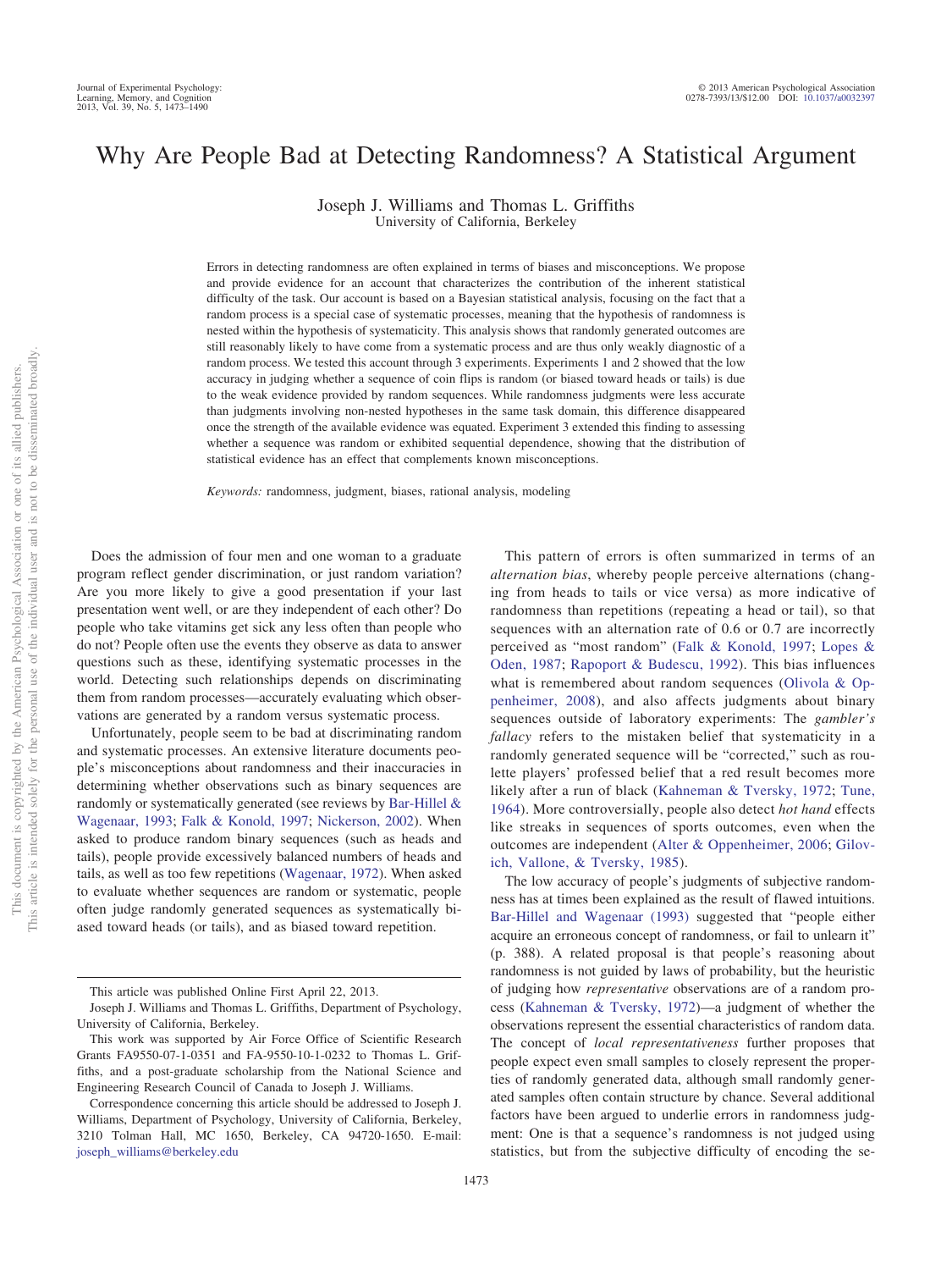quence into chunks [\(Falk & Konold, 1997\)](#page-14-1), limitations on people's memory capacities [\(Kareev, 1992,](#page-14-9) [1995\)](#page-14-10), and the use of ambiguous or misleading instructions [\(Nickerson, 2002\)](#page-14-2).

In this article, we provide a complementary account of people's poor performance in assessing randomness, focusing on the inherent mathematical difficulty of this task. We empirically evaluate whether this account explains errors in reasoning about randomness, over and above those caused by cognitive biases. Building on previous work that analyzes the statistical challenges posed by detecting randomness [\(Lopes, 1982;](#page-14-11) [Lopes & Oden, 1987;](#page-14-3) [Nick](#page-14-2)[erson, 2002\)](#page-14-2), we show that this task is inherently difficult due to the nature of the hypotheses that need to be compared. This analysis complements work on judgment biases by precisely specifying the statistical challenges that further contribute to inaccuracy, even when no biases or processing limitations are present. It also provides a way to explore the consequences of incorporating specific biases into ideal observer models—a property that we demonstrate by defining a Bayesian model for detecting sequential dependency in binary sequences that incorporates an alternation bias.

In the remainder of the article, we explore the implications of a simple mathematical analysis of the task of detecting randomness. This model focuses on the abstract statistical problem posed by this task. Taking this perspective makes it clear that random processes are special cases of systematic processes, meaning that they correspond to *nested* hypotheses. Our analysis shows that this severely limits how diagnostic randomly generated data can be, as these data can always be accounted for by a systematic process. Detecting randomness is thus difficult because it is only possible to obtain weak evidence that an outcome was generated by a random process. This makes a simple prediction: People should perform similarly on tasks that have similar distributions of evidence, even when they do not involve randomness. We test this prediction through three experiments in which people make judgments about binary sequences.

### **The Statistical Challenge Underlying Randomness Judgment**

Before we present our mathematical analysis, it is important to clarify what we mean by the ambiguous term "random." The psychological literature on subjective randomness makes the distinction between the randomness of *products* and the randomness of *processes* (e.g., [Lopes, 1982\)](#page-14-11). For example, one can assess whether a particular binary string is a random combination of symbols, or evaluate whether a process that generates such binary strings does so randomly. In this article, our focus is on the evidence that products provide about processes. That is, having observed a product, we can examine how much evidence that product provides for having been generated from a random process. This perspective is consistent with mathematical approaches to defining the randomness of products, which are often implicitly the consequence of a statistical inference about processes (see, e.g., [Li & Vitanyi, 1997\)](#page-14-12).

It remains to define what we mean by a random process. We assume that random processes generate outcomes from a discrete set with uniform probability. The tasks that we consider thus have the formal structure of deciding whether two outcomes are random—in the sense of being equally likely to occur— or systematic—in that one is more likely than the other. A wide range of real-world judgments in different domains and contexts have this abstract form. We discuss two such judgments. The first concerns the relative frequency of two events. For example, determining whether men and women are equally likely to be admitted to a graduate program, whether two students perform equally well on exams, and whether a coin is fair or biased to heads or tails. The second concerns sequential dependence between successive events. When there are two equally likely events, the question is whether an occurrence of an event is followed by a repetition of the event or an alternation to the other event. Judging randomness therefore involves assessing whether events are random in being sequentially independent (the outcomes of repetition and alternation are equally likely) or sequentially dependent (one outcome e.g., repetition—is more likely than the other). For example, if there is no gender bias in graduate admission, is there a relationship between the gender of successive admittees? For a fair coin, are subsequent flips random (independent), or does a head (tail) on one flip influence the next?

Consider the first scenario, examining 10 candidates to evaluate whether admissions are gender neutral—random with respect to being male or female. Judgment accuracy could be reduced by misconceptions about randomness or the use of biased heuristics. But there is also a subtle but significant statistical challenge in this problem, which we predict will cause judgment errors even in the absence of misconceptions and even with unlimited processing resources. If the gender distribution is random, then *P*(male) is 0.5, whereas if it is systematic, *P*(male) is somewhere in the range from 0 to 1. If six males and four females are admitted, this might seem to provide evidence for a random process. But how strong is the evidence? In fact, six males and four females could also be produced by a systematically biased process, one in which *P*(male) is 0.6, or even 0.55 or 0.7. While likely under a random process, the observation can also be explained by a systematic process, and so it is only weakly diagnostic of a random process and leads to inaccuracy. The problem is that a random process is a special case within the broad range of systematic processes, leading to an explanation of people's poor performance in detecting randomness that we refer to as the *nested hypothesis account*.

### **Formalizing the Inference Problem**

To formally investigate the statistical challenge present in detecting randomness, we developed an ideal observer model or rational analysis (in the spirit of [Anderson, 1990\)](#page-14-13) of the task. This approach follows previous work by [Lopes \(1982\)](#page-14-11) and [Lopes and](#page-14-3) [Oden \(1987\)](#page-14-3) in formulating the problem as one that can be addressed using Bayesian inference and signal detection theory. This formal framework can be applied to a range of contexts, but for the purposes of this article, we focus on evaluating whether some data set *d* of binary outcomes is random (equiprobable) or systematic (not equiprobable). We discuss this problem in the context of evaluating whether sequences of coin flips are random or not, a task that affords experimental control and has been extensively investigated in previous literature. As mentioned above, the model we present can be used to address two aspects of randomness: (1) evaluating whether a coin is random in being equally likely to give heads or tails, versus weighted toward heads over tails (or vice versa), and (2) even if heads and tails are equally likely, evaluating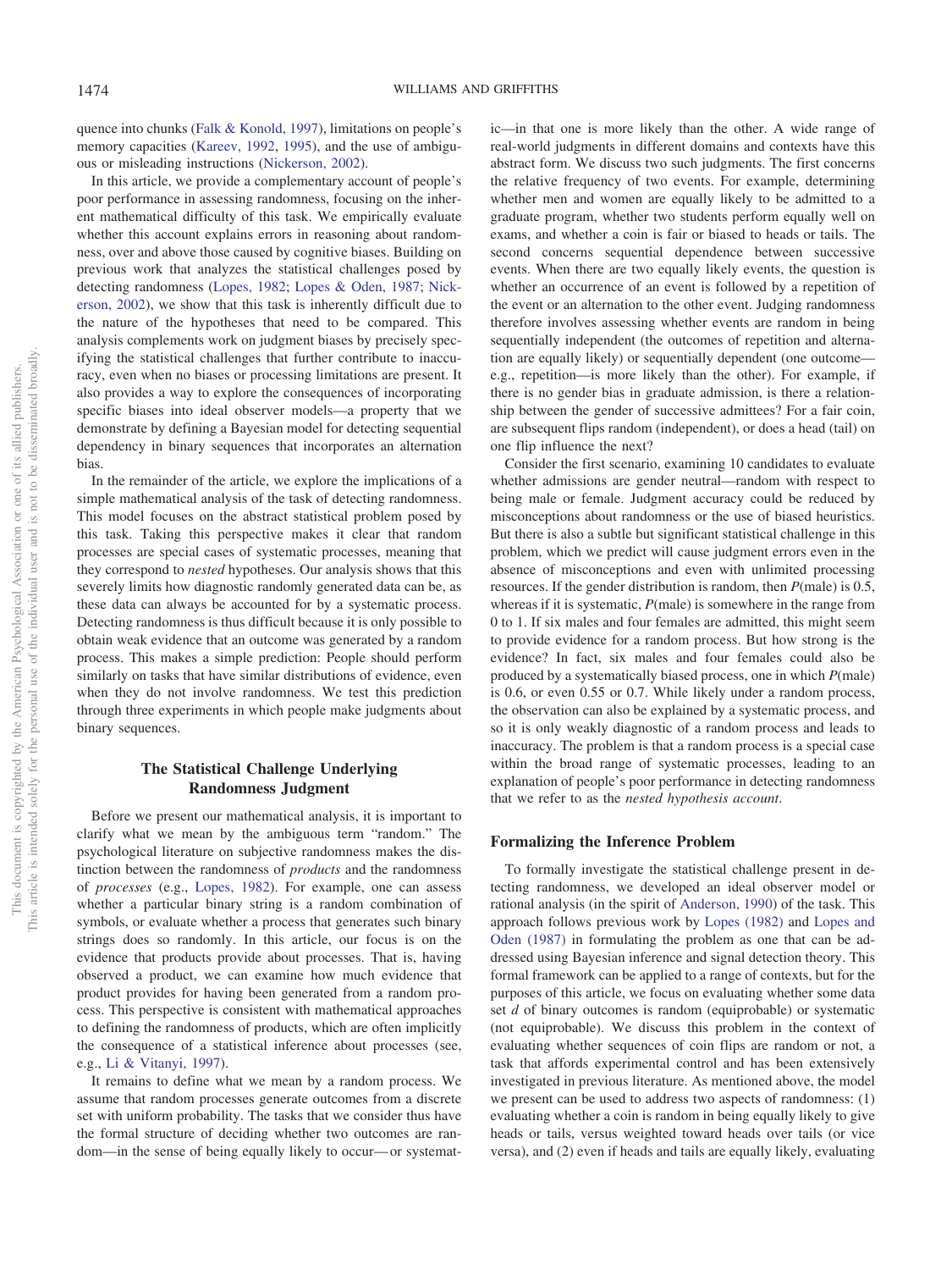**Nested** 

whether a coin is random in being equally likely to repeat or alternate flips (sequential independence), versus more likely to repeat or to alternate (sequentially dependent).

The hypotheses under consideration are represented as follows:

 $h<sub>0</sub>$ : The data were generated by a random process. For example,  $P(\text{heads}) = 0.5$  or  $P(\text{repetition}) = 0.5$ .

 $h_1$ : The data were generated by a systematic process. For example, *P*(heads) (or *P*(repetition)) follows a uniform distribution between 0 and 1.<sup>1</sup>

Bayesian inference provides a rational solution to the problem of evaluating these hypotheses in light of data. In this case, we can write Bayes's rule in its "log odds" form:

$$
\log \frac{P(h_1|d)}{P(h_0|d)} = \log \frac{P(d|h_1)}{P(d|h_0)} + \log \frac{P(h_1)}{P(h_0)}.
$$
 (1)

This equation says that the relative probability of a random  $(h_0)$  or systematic  $(h_1)$  process after seeing data *d* (denoted by  $\frac{P(h_1 \mid d)}{\log \frac{P(h_1 \mid d)}{P(h_1 \mid d)}}$  depends on how likely the data *d* are under a random  $P(h_0 \mid d)$ process versus a systematic process  $(\log \frac{P(d \mid h_1)}{P(d \mid h_0)})$ , and how likely either process was before seeing the data  $(\log \frac{P(h_0)}{P(h_0)})$ . For the  $P(h_1)$ purposes of this article, the key term in Equation 1 is the *log likelihood ratio*  $\log \frac{P(d \mid h_1)}{P(d \mid h_0)}$ , which quantifies the strength of evidence the data provide for  $h_1$  versus  $h_0$ <sup>2</sup>.

To demonstrate the results of taking this approach, we consider a case where the observed data consist of 10 outcomes (10 head/ tail coin flips or 10 repetitions/alternations). The number of heads (repetitions) in each batch of 10 follows a binomial distribution. For sequences from a random process, the probability of a head (repetition) is 0.5. For systematic processes, it ranges uniformly from 0 to 1. This task is sufficiently specified to compute the log likelihood ratio introduced in Equation 1, which provides a quantitative measure of the evidence a data set provides for a random process (see Appendix A for details). We mainly consider the case of evaluating whether sequences reflect a coin for which heads and tails are equally likely (vs. weighted to one over the other), although the results also apply to the mathematically equivalent task of evaluating sequential independence in repetitions and alternations.

# **Randomly Generated Data Sets Provide Only Weak Evidence for Randomness**

The key results of our ideal observer analysis are presented in [Figure 1.](#page-2-0) [Figure 1a](#page-2-0) shows how likely different data sets of 10 flips are to be generated by each process, as a function of the number of heads in the data set. The horizontal axis gives the number of heads and tails in a data set of 10 flips. The vertical axis gives the probability of a data set being generated, where the black line represents  $P(d | h_0)$  (the probability the data set would be generated from a fair/random coin), and the gray line represents  $P(d|h_1)$  (the probability the data set would be generated from a systematically

 $0.5$  $0.5$  $(c)$ Probability of LLR:<br>P(LLR | h)  $(d)$ o  $\mathbf{0}$  $-10$  $10$  $\Omega$  $-10$ n  $10$ Log Likelihood Ratio (LLR) Log Likelihood Ratio (LLR) Probability of Hit on h1  $(f)$  $(e)$  $0.5$  $0.5$  $0.5$ 1  $0.5$  $\mathbf{1}$ Probability of False Alarm on h0 Probability of False Alarm on h0 *Figure 1.* The statistical challenge posed by randomness detection. The left column shows model predictions for the nested problem of randomness judgment: discriminating whether events like head/tail flips or repetition/ alternation of flips are equiprobable or systematically biased. The right column shows the model predictions for the non-nested problem of discriminating the direction of systematic bias. Plots show the probability distribution over sequences for (a) nested and (b) non-nested hypotheses, the distribution of evidence (measured by the log likelihood ratio or LLR)

biased coin). Data sets with little or no systematic bias are likely to come from a random process (e.g., 5H5T, 6H4T, where the first number refers to the number of heads and the second to the number of tails), while data sets with a wide range of systematic bias are likely under a systematic process (e.g.,  $0H10T$  to  $10H0T$ ).<sup>3</sup> However, all of the data sets likely to be generated by a random process are also reasonably likely to come from a systematic process, while

<span id="page-2-0"></span>for each of the (c) nested and (d) non-nested hypotheses, and the receiver operating characteristic curves produced by a signal detection analysis for

the (e) nested and (f) non-nested discrimination tasks.



**Non-Nested** 

 $1$  Intuitively, it might seem the hypothesis of systematicity should exclude the hypothesis of randomness (e.g., *P*(heads) between 0 and 1 except for 0.5). Representing the hypothesis of systematicity in this way is mathematically equivalent to the current formulation and makes no difference to any of our conclusions.<br><sup>2</sup> This log likelihood ratio has been used in other mathematical defini-

tions of randomness [\(Griffiths & Tenenbaum, 2001\)](#page-14-14) and has also been proposed as a measure of the representativeness of an observation relative to a hypothesis [\(Tenenbaum & Griffiths, 2001\)](#page-14-15).  $3$  Note that because such a broad range of data sets are likely under a

systematic process, a lower probability must be assigned to each of them.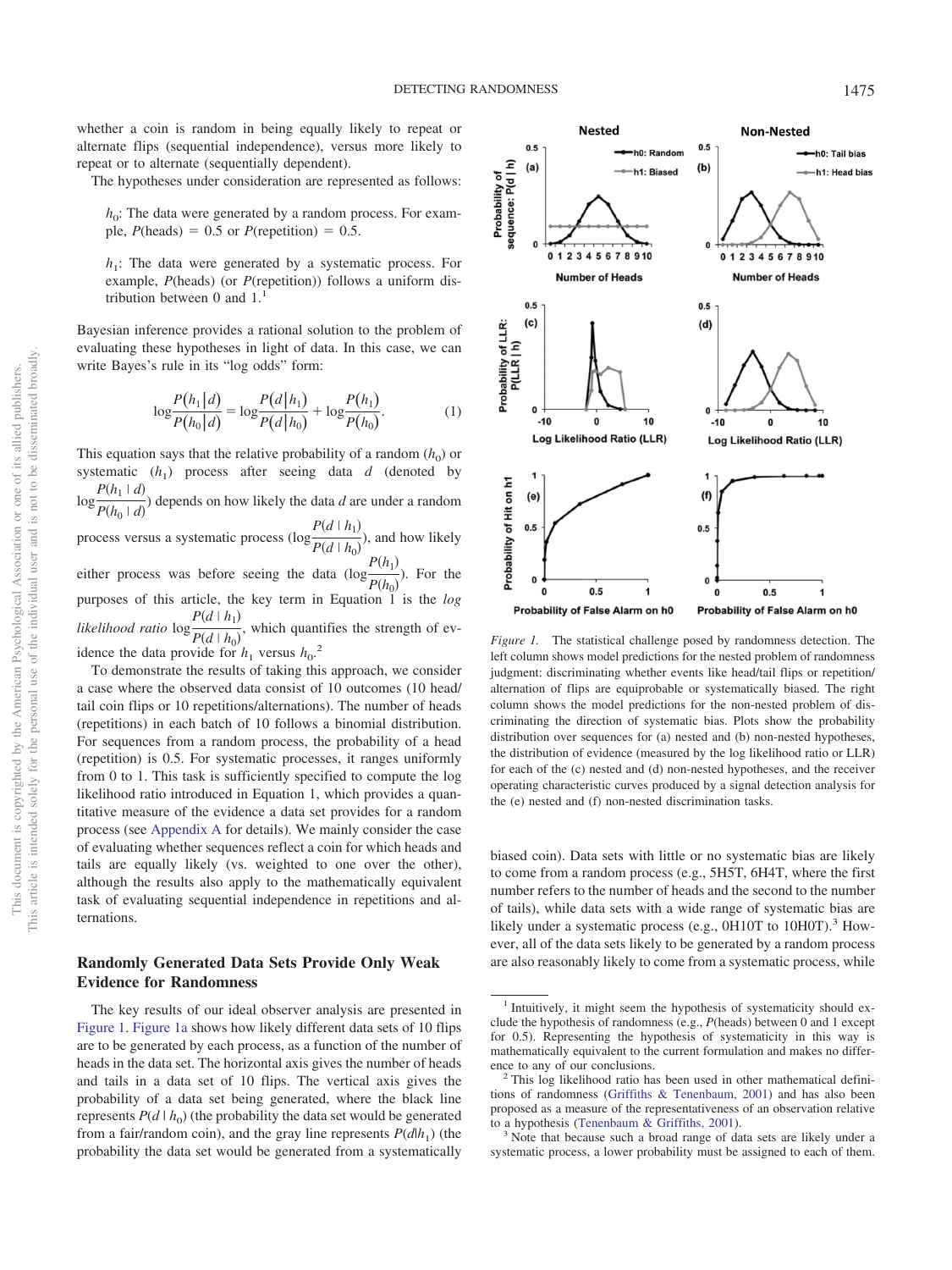the converse is true for only some systematically generated data sets (e.g., a random process is very unlikely to generate a sequence with 9H1T). This is because a random process is a special case of a systematic process (a *P*(heads) of 0.5 is a point in the range 0 to 1): A random process is contained—more formally, nested—in the set of systematic processes.

Recall that the log likelihood ratio (LLR)  $(\log \frac{P(d \mid h_1)}{P(d \mid h_0)})$  serves as a quantitative measure of the relative evidence a data set *d* provides for a systematic versus random process. It quantifies the relative probability of the sequence being generated by one process  $(P(d | h_1)$  for systematic) rather than the other  $(P(d | h_0)$  for random), and the amount that the posterior probabilities change as a result of observing *d.* [Figure 1c](#page-2-0) shows the distribution of evidence (the distribution of the LLR) for sequences generated from the random process and sequences from the systematic process.

We explain the construction of these distributions to aid in their interpretation. The distribution of the LLR for a random process was obtained as follows. First, 5,000 sequences of 10 coin flips were generated from the distribution associated with  $h_0$ . For each of the 5,000 sequences the LLR was calculated, and these 5,000 LLRs were used to create the relative frequency plot in [Figure 1c](#page-2-0)  $(h_0:$  black line). The details of calculating the LLR in this case are given in Appendix A. In [Figure 1c,](#page-2-0) the horizontal axis displays the range of LLRs different sequences can have (calculated with respect to the hypotheses about a random versus systematic process). The vertical axis depicts how likely sequences with these LLRs are. An analogous procedure was used to construct the distribution of the LLR for  $h_1$ : 5,000 sequences were generated from a systematic process (for each sequence, *P*(heads) was randomly sampled from a uniform distribution between 0 and 1), and the LLRs of all 5,000 sequences were calculated and used to create a relative frequency plot  $(h_1: \text{gray line}).$ 

[Figure 1c](#page-2-0) shows that the majority of randomly generated sequences have small negative LLRs (e.g., the LLR of 5H5T is -1.0). While a negative LLR indicates that the sequence is more likely to be generated by a random than systematic process, the size or magnitude of the LLR indicates how much more likely this is. The greater the magnitude of the LLR for a sequence, the stronger the evidence the sequence provides for one process over the other. Sequences with LLRs near to zero provide little evidence as either process is likely to generate them. While there are some systematically generated sequences with small LLRs, there are many that have large positive LLRs (e.g., the LLR of 10H0T is 4.5) and so provide strong evidence for a systematic process. Throughout this article, the LLR provides a precise quantitative measure of the evidence a data set provides for one process versus another. The results illustrate that one consequence of a random process being nested in a range of systematic processes is that randomly generated data can provide only weak evidence for a random process. As a result, we should expect people to perform poorly when detecting randomness.

#### **Comparison to Non-Nested Hypotheses**

Throughout this article, we spell out the distinctive challenges of judgments about nested hypotheses (and by extension randomness judgments) by comparing them to judgments about non-nested hypotheses. We examine non-nested hypotheses whose probability

distributions over data sets have a similar shape to one another and only partially overlap. Such non-nested hypotheses appear more frequently than nested hypotheses in the tasks typically analyzed by psychologists, and are often assumed in signal detection tasks like deciding whether an item on a memory test is old or new or identifying a perceptual stimulus in a noisy environment [\(Green &](#page-14-16) [Swets, 1966\)](#page-14-16).

One judgment about binary outcomes that involves non-nested hypotheses concerns which outcome the generating process is biased toward. A simple version of this might compare the hypotheses that a coin is biased toward heads  $(h_0: P(\text{heads}) = 0.3)$ versus biased toward tails  $(h_1: P(\text{heads}) = 0.7)$ .<sup>4</sup> [Figure 1b](#page-2-0) shows how likely different sequences of 10 coin flips are under these two processes. Again, the horizontal axis depicts particular sequences (e.g., 2H8T, 4H6T), and the vertical axis gives the probability of the sequence being generated by a process biased toward tails  $(h_0:$ black line) and a process biased toward heads  $(h_1: \text{gray line})$ . A comparison of the nested hypotheses in [Figure 1a](#page-2-0) and the nonnested hypotheses in [Figure 1b](#page-2-0) reveals key differences. While sequences that are likely under both non-nested hypotheses (e.g., 5H5T, 6H4T) are ambiguous, neither process is nested within the other, and so each process can generate sequences that are very unlikely to come from the other process.

The distribution of LLRs for sequences generated from nonnested hypotheses is shown in [Figure 1d](#page-2-0) and was constructed using a similar procedure to [Figure 1c.](#page-2-0) First, 5,000 sequences were generated from a process biased toward tails ( $P(\text{heads}) = 0.3$ ) and 5,000 from a process biased toward heads ( $P(\text{heads}) = 0.7$ ). The LLR of each sequence was computed as  $\log \frac{P(d \mid h_1)}{P(d \mid h_0)}$ . It should be noted that these are not the same probabilities used for the nested hypotheses, because  $h_0$  now represents a bias toward tails instead of a fair coin ( $P(\text{heads}) = 0.3$ , not 0.5), and  $h_1$  represents a bias toward heads instead of any bias  $(P(\text{heads}) = 0.7, \text{ not a uniform})$ distribution from 0 and 1). The formula for the LLR is provided in Appendix A. The relative frequency plot in [Figure 1d](#page-2-0) shows the distribution of the sequence LLRs, where the horizontal axis depicts the LLRs of particular sequences (calculated with respect to the hypotheses of a tail bias vs. head bias), and the vertical axis depicts how likely sequences with these LLRs are.

Although the LLR of a sequence is calculated with respect to different hypotheses in [Figures 1c](#page-2-0) and 1d, the LLR still permits a direct comparison of the strength of the available evidence. The LLR is valuable as an abstract and context-independent quantification of the evidence a data set provides in discriminating any two given hypotheses. For example, the sequence 5H5T has an LLR of -1.0 with respect to whether the generating coin was fair or biased (and an LLR of 0 with respect to whether it was biased to tails or heads), while the sequence  $4H6T$  has an LLR of  $-1.7$  with respect

<sup>4</sup> The conclusions of this analysis are not significantly changed by manipulating these particular probabilities (e.g., using *P*(heads) of 0.25 or 0.35) as long as it represents a reasonable bias. For example, *P*(heads) 0.52 is a less plausible representation of participants' belief that a coin is biased toward heads than  $P(\text{heads}) = 0.70$ . Representing bias over a uniform interval (e.g., *P*(heads) ranges uniformly from 0.5 to 1) also produces equivalent results, as is later demonstrated in the model in [Figure 2.](#page-4-0)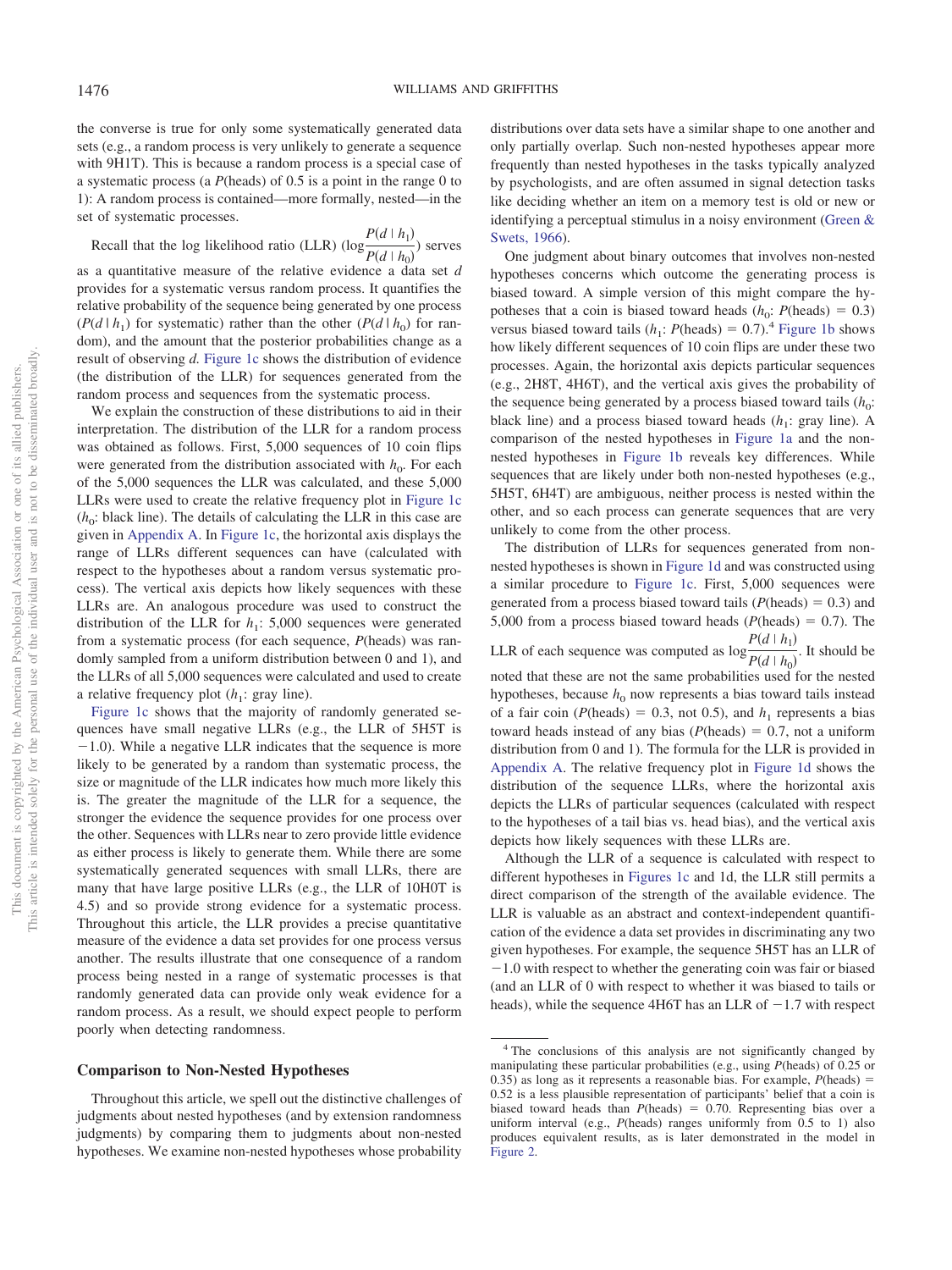to whether the generating coin was biased to tails or heads (and an LLR of  $-0.8$  with respect to whether the coin is fair or biased).

A comparison of [Figures 1c](#page-2-0) and 1d demonstrates the distinctive statistical challenge that stems from the nested nature of randomness detection. Whereas the distribution of evidence for these nested hypotheses is asymmetric and substantially weaker for the nested random process, the distribution of evidence for non-nested hypotheses is symmetric, and a broad range of sequences provides strong evidence for the process that generated them. Randomness detection not only differs from many standard judgment tasks in requiring people to draw on concepts of and reasoning about a random process, but also in involving nested hypotheses and therefore having severe limits on the amount of evidence an outcome can provide.

# **Difficulty of Discrimination as Reflected in Receiver Operating Characteristic (ROC) Curves**

To quantify judgment accuracy for nested and non-nested hypotheses we draw on tools from signal detection theory [\(Green &](#page-14-16) [Swets, 1966\)](#page-14-16). Signal detection theory is useful in quantifying the difficulty of judgment tasks across a range of situations. [Lopes](#page-14-11) [\(1982\)](#page-14-11) and [Lopes and Oden \(1987\)](#page-14-3) argued that it can be particularly useful for understanding randomness judgment, particularly in comparing human reasoners to a normative standard. We examine the *receiver operating characteristic* or *ROC* curves for nested and non-nested judgments. To infer from a sequence whether  $h_0$  or  $h_1$  is true, a reasoner must adopt a decision criterion based on the evidence—for example, they could report  $h_0$  whenever the LLR is below zero and  $h_1$  when it is above. However, the criteria adopted can vary across prior expectations of the likelihood of  $h_0$  and  $h_1$ , different costs and rewards for errors and correct responses, and individuals. We use the ROC curve because it provides a broad view of how difficult or easy it is to use a sequence to discriminate two processes, without relying on a specific judgment criterion. The ROC curve for discriminating the nested random and systematic processes is shown in [Figure 1e,](#page-2-0) and the ROC curve for discriminating the two non-nested systematic processes in [Figure 1f.](#page-2-0)

The details of how these curves were constructed are provided in Appendix B, but the curve in [Figure 1e](#page-2-0) plots the relative proportion of *hits* (correct identifications of systematically generated data sets) on the vertical axis against the proportion of *false alarms* (misclassification of randomly generated data sets as systematic). If only a single criterion was used (e.g., an LLR of 0), this curve would collapse to a single point that plots the predicted hit rate against the false alarm rate. However, we calculated the hit rate and false alarm rate for many criteria that cover a broad range (from conservative to liberal in reporting  $h_1$ ) to produce these curves. Each ROC curve therefore gives a broad and criterionindependent picture of an ideal observer's ability to use the evidence available to discern which process generated a sequence. Curves that are closer to a right angle demonstrate good discriminability of the two processes, while curves that are closer to the diagonal reflect reduced ability: Increasing hits requires large increases in false alarms.

Even if misconceptions about random processes are absent and cognitive resources are not taxed, the ROC curves show that discrimination accuracy is inherently lower for the nested than the

non-nested hypotheses, which is caused by the weaker distribution of evidence. The ROC curves also emphasize that randomness judgment involves an inherent tradeoff between accurately identifying random processes and accurately identifying systematic processes—increasing detection of systematicity necessitates mistakenly claiming that randomly generated data reflect a systematic process. Since the weak evidence reduces discriminability, reasoners will be especially prone to erroneously detecting structure when the data are randomly generated—the key phenomenon identified in past research.

### **Considering Other Non-Nested Hypotheses**

One concern with our analysis may be that the non-nested hypotheses are rendered easier to discriminate by selective choice of the parameter values of *P*(heads) or *P*(repetition) of 0.3 and 0.7. To address this concern, we confirmed that the challenge posed by nested hypotheses was also apparent when compared to another choice of non-nested hypotheses. We took *P*(heads) (*P*(repetition)) ranging from 0 to 0.5 for  $h_0$  and 0.5 to 1 for  $h_1$ . This case also demonstrates that the relevant contrast between nested and nonnested hypotheses is not simply comparing a point hypothesis to a set of values versus comparing two point hypotheses, because both of the non-nested hypotheses contain an interval set of values. The derivation of the model predictions is given in Appendix A. As [Figure 2](#page-4-0) shows, changing the assumptions about the non-nested hypotheses does affect the distribution of the LLR (evidence) but does not produce the asymmetric distribution of evidence associated with nested hypotheses.



<span id="page-4-0"></span>*Figure 2.* An alternative pair of non-nested hypotheses. The left column replicates the nested model from [Figure 1.](#page-2-0) The right column shows the non-nested model where systematic processes are distributed over intervals 0 to 0.5 and 0.5 to 1. Plots show the distributions of the log likelihood ratio (LLR) for these (a) nested and (b) non-nested processes, and receiver operating characteristic curves for discriminating (c) nested and (d) nonnested processes.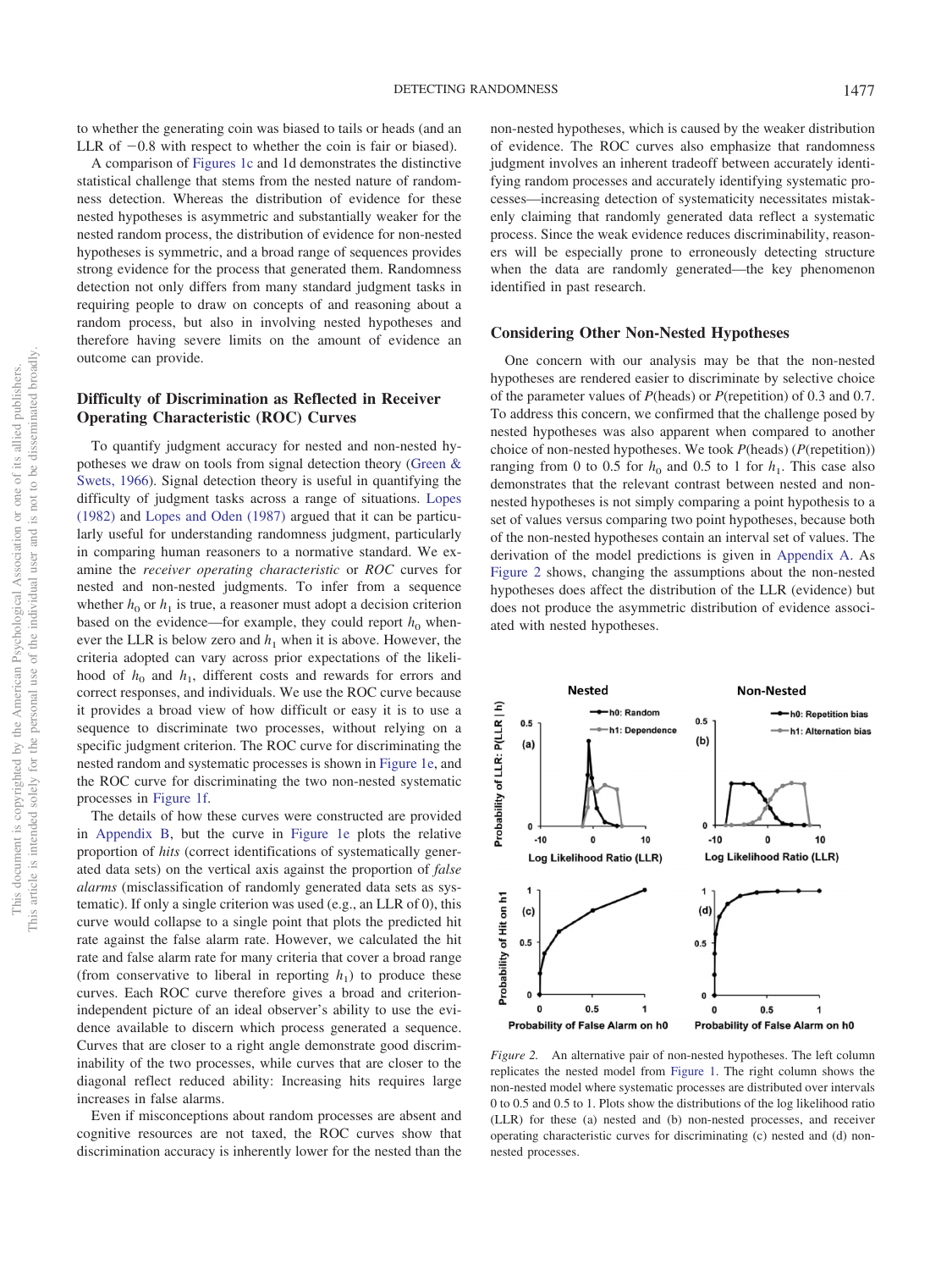### **Summary**

The ideal observer analysis elucidates the precise nature of the inherent statistical difficulty in detecting randomness—it is a nested hypothesis. Discriminating a random process (like *P*(heads) or *P*(repetition) of 0.5) from a systematic process (*P*(heads) or *P*(repetition) has another value between 0 and 1) is a difficult statistical task because randomly generated data are also reasonably likely to have come from systematic processes. Calculating the distribution of the LLR of data sets generated by both kinds of processes provides a quantitative measure of the evidence resulting from an observation, demonstrating that randomly generated data give relatively weak evidence for a random process. The paucity of this evidence was clear in the comparison to the evidence that can be provided for a systematic process, and to the evidence provided by data sets from non-nested hypotheses. ROC curves indicated that the information available in judging randomness was lower than for the other tasks, such that raising correct identifications of systematic process would necessitate higher false alarms in incorrectly judging that randomly generated data set reflected a systematic process.

# **Exploring the Source of Errors in Human Randomness Judgments**

Our nested hypothesis account provides a novel proposal for why people find detecting randomness difficult. But we need empirical evidence that people's judgments are actually sensitive to the statistical measures we present. Moreover, there is clear reason to believe people have misconceptions about randomness and processing limitations, which may eliminate or overwhelm any effects of our statistical measures on judgment.

We conducted three experiments that investigated the extent to which accuracy and errors depended on the statistical properties highlighted in our analysis—the log likelihood ratio, or quantity of evidence available—versus whether people needed to reason about and represent a random process. Our analysis predicts that accuracy should be primarily a function of the evidence provided by a sequence (the LLR), which is highly dependent on whether the hypotheses under consideration are nested. Alternatively, the statistical model we analyzed may fail to accurately capture the evidence available to people, or statistical considerations may play a minimal role if errors are driven largely by people's difficulties in conceptualizing and reasoning about randomness.

All three experiments compared the accuracy of judgments in a *nested* condition— discriminating a random from a systematically biased process—to judgments in a *non-nested* condition— discriminating two systematic processes. Accuracy is predicted to be lower in the nested condition, whether because of (1) people's limitations in conceptualizing and reasoning about a random process, and/or (2) the low LLRs or weak evidence available for a nested hypothesis—as predicted by our analysis. To evaluate these possibilities, we compared the nested and non-nested condition to a critical *matched* condition. The matched condition used the same judgment task as the non-nested condition, but the same distribution of evidence as the nested condition. Although people did not need to reason about a random process, a model was used to statistically equate the available evidence to that in the nested condition. The model's predictions about the LLR were used to

choose the sequences in the matched condition so they provided exactly as much evidence for discriminating the non-nested hypotheses as the sequences in the nested condition did for discriminating random from systematic processes.

If our nested hypothesis account correctly characterizes the statistical difficulty people face in detecting randomness, the matched condition should have lower accuracy than the non-nested condition. If the model captures the difficulty of the task, the matched condition may even be as inaccurate as the nested. If the model does not capture difficulty, or these considerations are minimal relevant to other factors, accuracy in the matched condition should not differ from the non-nested and could even be greater. The model can also be evaluated by assessing how well the LLR—the model's measure of evidence—predicts people's accuracy and reaction time in making judgments on particular data sets. The model predicts that judgments on sequences with small LLRs (not very diagnostic) should be near chance and have slow reaction times, with the opposite pattern for sequences with large LLRs.

While all the experiments followed this basic logic, the task in Experiments 1 and 2 was deciding if a coin was random (heads and tails equally likely) or biased toward heads/tails. Experiment 3 extended the model to the more complex task of deciding whether a coin was random (independent of previous coin flips—repetitions or alternations equally likely) or biased toward repetition/ alternation, allowing us to investigate whether the nested hypothesis account predicts people's judgment errors even in situations in which people have known misconceptions about randomness.

# **Experiment 1: Judging Randomness in the Frequency of Events**

As mentioned above, Experiment 1 examined judgments about whether a coin was random (equally likely to produce heads or tails) or systematically biased (toward heads, or toward tails). It investigated whether our nested hypothesis account provided an accurate characterization of the source of errors in people's randomness judgments. In the non-nested condition, participants judged whether sequences were biased toward heads or tails for 50 sequences that covered a range of evidence characteristic of biased coins. In the nested condition, participants judged whether a coin was fair (random) or biased for 50 sequences that covered a range of evidence characteristic of fair and biased coins. In the matched condition, judgments concerned whether a coin was biased toward heads or tails, but the LLR (our model's measure of the evidence a sequence provided) was used to select 50 sequences that provided exactly as much evidence for a bias to heads/tails as the 50 in the nested condition provided for a fair/biased coin. Although the tasks differed, the distribution of LLRs was thus the same in the nested and matched conditions.

### **Method**

Participants. Participants were 120 undergraduate students (40 in each of three conditions), participating for course credit.

**Materials.** The 50 sequences in the nested and non-nested condition were chosen to span a range of sequences that would be generated under the nested and non-nested hypotheses. [Table](#page-6-0) [1](#page-6-0) shows the distribution of LLRs for the sequences in each condition, as well as example sequences in each range of LLRs,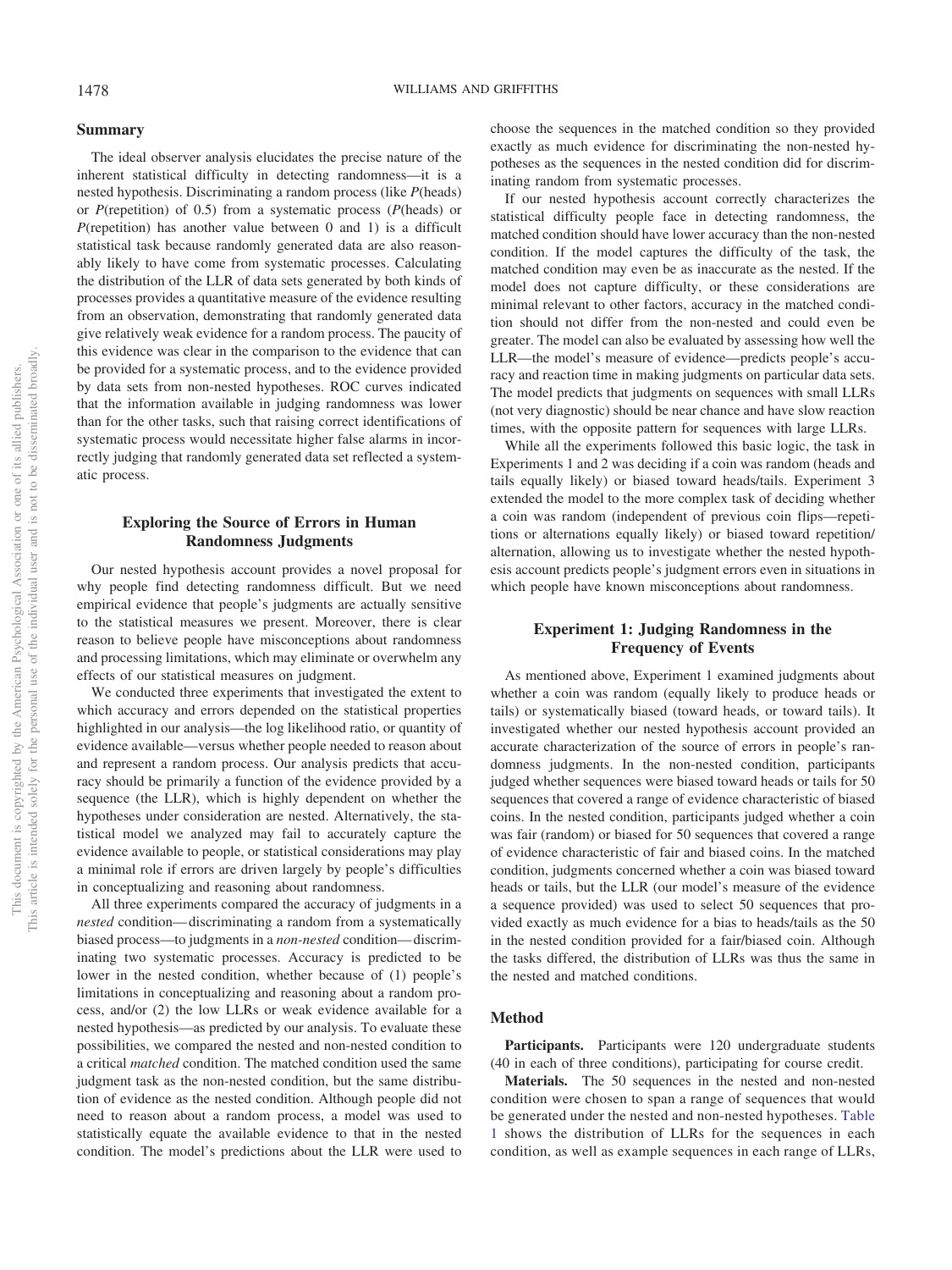<span id="page-6-0"></span>

| Table 1                                                                           |  |
|-----------------------------------------------------------------------------------|--|
| Distribution of the Log Likelihood Ratio (LLR) for Sequences Used in Experiment 1 |  |

| Non-nested condition             |          |                   |          |              |          |          |  |  |
|----------------------------------|----------|-------------------|----------|--------------|----------|----------|--|--|
| LLR range                        | $-25$    | $-10$             | $-2$     |              |          | 10       |  |  |
|                                  | $-10$    | $-2$              |          |              | 10       | 25       |  |  |
| Example sequences (no. of heads) | 6H, 12H  | 15H, 18H          | None     | None         | 22H, 25H | 28H, 34H |  |  |
| Frequency                        | 20       |                   | $\Omega$ | $\Omega$     |          | 20       |  |  |
|                                  |          | Nested condition  |          |              |          |          |  |  |
| LLR range                        | $-25$    | $-10$             | $-2$     |              |          | 10       |  |  |
|                                  | $-10$    | $-2$              |          |              | 10       | 25       |  |  |
| Example sequences (no. of heads) | None     | None              | 19H, 20H | 13H, 26H     | 10H, 32H | 4H, 39H  |  |  |
| Frequency                        | $\Omega$ | $\theta$          | 29       | 6            |          |          |  |  |
|                                  |          | Matched condition |          |              |          |          |  |  |
| LLR range                        | $-25$    | $-10$             | $-2$     |              |          | 10       |  |  |
|                                  | $-10$    | $-2$              |          |              | 10       | 25       |  |  |
| Example sequences (no. of heads) | None     | None              | 19H, 20H | 20H, 21H     | 23H, 25H | 29H, 34H |  |  |
| Frequency                        | $\Omega$ | $\theta$          | 29       | <sub>(</sub> | ŏ        |          |  |  |

*Note.* The LLR is calculated with respect to the relevant non-nested or nested hypotheses in each condition. The table gives the number of sequences in each condition that have LLRs in a particular range. Example sequences in each LLR range are provided, summarized by the number of heads (H) out of 40 coin flips.

summarized by the number of heads in the sequence. For the nested condition, 50,000 sequences of 40 coin flips were generated by simulating a fair coin (random process) and 50,000 by simulating coins that had *P*(heads) ranging uniformly from 0% to  $100\%$  (systematic process).<sup>5</sup> The  $100,000$  samples were pooled and ordered by increasing LLR, and 50 sequences were selected that covered the range of LLR values by selecting a sequence at every second percentile. A similar process was used for the non-nested condition: 50,000 sequences from a coin with  $P(\text{heads}) = 0.3$  and 50,000 from a coin with  $P(\text{heads}) = 0.7$ were pooled and ordered by LLR (the evidence for bias toward heads vs. tails) and a sequence selected from every 2nd percentile for a total of 50.

The 50 matched sequences provided the critical test. Participants would judge whether these sequences were biased toward heads or biased toward tails, so the LLR was calculated with respect to the non-nested hypotheses. However, each of the 50 matched sequences was chosen to have a similar LLR to one of the 50 nested sequences. It was not always possible to make the LLRs in the nested and matched condition identical, but sequences were selected to minimize the differences. The sequences in the matched and nested condition were thus matched in the amount of evidence they provided for their respective judgments, but these judgments were about qualitatively different processes.

**Procedure.** The experiment was administered by computer. Participants in the nested condition were instructed that they would see sequences of coin flips, and that half of these had come from a fair coin that produced heads and tails with probability 50%, and the other half from a coin biased to show heads and tails with some probability other than 50%, with all probabilities being equally likely. For each sequence, they were instructed to decide which process had generated it. Participants in the non-nested and matched condition were instructed that half of the sequences came from (1) a coin that came up heads 30% of the time (tails 70%), and the other half from (2) a coin that came up heads 70% of the time (tails 30%). Participants were given 16 practice trials of just five flips, followed by the actual experiment of 50 trials of 40 flips. Each trial displayed the sequence of heads and tails onscreen, for example, "HTHTHTHTHHHHTTHHHHTTHTTTTHHHTTTTHHHTHHT." Responses were made by pressing one of two buttons, with the button-response pairing randomly chosen for each participant.

### **Results**

**Accuracy.** People's judgment accuracy in each of the three conditions is shown in [Figure 3.](#page-7-0) An accuracy score was constructed for each participant as the proportion of correct inferences out of 50, with an inference scored as correct if the participant chose the process favored by the evidence a sequence provided (its  $LLR$ ).<sup>6</sup> Accuracy in the non-nested condition was significantly better than in the nested and matched conditions,  $t(78) = 6.9$ ,  $p <$ .001,  $d = 1.54$ ;  $t(78) = 8.6$ ,  $p < .001$ ,  $d = 1.87$ . However, accuracy in the matched condition did not differ significantly from accuracy in the nested condition,  $t(78) = -1.6$ ,  $p = .12$ ,  $d =$ -0.30. When the distribution of evidence for judging randomness and judging direction of bias is equated, people make just as many errors and performance is not significantly different. In fact, accuracy was numerically lower in the matched condition, so any potential differences run counter to the prediction that the model is not sufficient to capture the difficulty of the task. This provides evidence that the nested hypothesis account accurately characterizes the statistical challenge inherent in this randomness judgment.

<sup>&</sup>lt;sup>5</sup> *P*(heads) for each of the 50,000 sequences was randomly chosen, with

all values between 0 and 1 equally likely. <sup>6</sup> This is equivalent to the process with higher posterior probability, when the prior probabilities of  $h_0$  and  $h_1$  are equal. Accuracy could also have been evaluated in other ways—such as based on matching the true generating process. We use such an approach in Experiment 2, which has complementary advantages and disadvantages.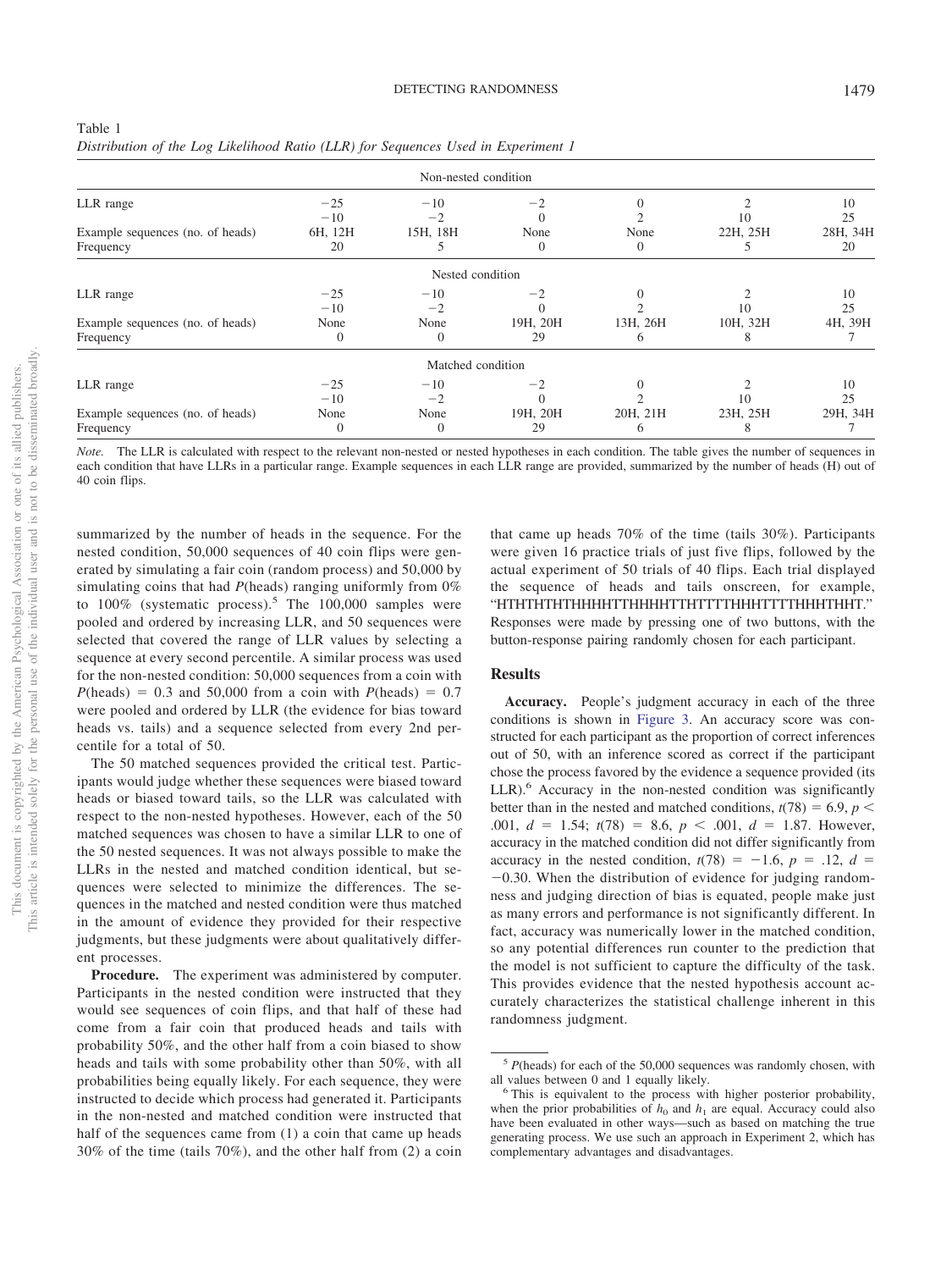**Model predictions: Degree of belief.** [Figure 4](#page-7-1) shows the proportion of people choosing  $h_1$  for each of the 50 sequences, as well as the posterior probability of  $h_1$  according to the model's analysis of the judgment—the precise degree of belief in  $h_1$  that is warranted by the evidence the data provide.<sup>7</sup> The sequences are ordered from left to right by increasing LLR. The key pattern illustrated in [Figure 4](#page-7-1) is that there is a striking quantitative correspondence between the proportion of people who choose a process and the model's degree of belief in that process, according to the LLR of the data set. The correlations for the non-nested, nested, and matched conditions are, respectively,  $r(48) = .99, .94,$  and .92, providing compelling evidence that the model accurately captures the statistical difficulty in detecting randomness.

**Model predictions: Reaction time.** All reaction time analyses were carried out on data that were first scaled for outliers (reaction times greater than 10 s were replaced by a value of 10 s). Reaction time data confirm the pattern of difficulty in judgments: People were faster to make judgments in the non-nested condition than either the nested condition,  $t(78) = 2.5$ ,  $p < .02$ ,  $d = 0.56$ , or matched condition,  $t(78) = 2.7$ ,  $p < .01$ ,  $d = 0.60$ , although reaction time for the matched condition was not significantly different from the nested condition,  $t(78) = -0.33$ ,  $p = .74$ ,  $d =$  $-0.07$ .

Reaction time was also analyzed as a function of individual sequences (or rather, their LLRs) to obtain detailed model predictions. There was a clear linear relationship between the time people needed to make a judgment about a sequence and the magnitude of the evidence that sequence provided (the size of the LLR). The correlations between the time to make an inference from a sequence and the absolute value of the LLR of the sequence were  $r(48) = -.82$  (non-nested),  $-.84$  (nested), and  $-.75$  (matched). The smaller the magnitude of the LLR, the longer the time to make a judgment, the larger the LLR, the quicker an inference was made. The close match between data and model illustrates that the sequences which provide only weak evidence are the sequences that people find inherently difficult to evaluate and spend more time processing.

### **Discussion**

Experiment 1 provided evidence for the nested hypothesis account. Although judgments about a random process (fair coin) were less accurate than similar task judgments about non-nested hypotheses (head/tail bias), this was due to the weak evidence



<span id="page-7-0"></span>*Figure 3.* Judgment accuracy as a function of task and evidence in Experiment 1. Error bars represent one standard error.



<span id="page-7-1"></span>*Figure 4.* Results of Experiment 1, showing the proportion of people reporting that a sequence was generated by  $h_1$  and the posterior probability of  $h_1$  for that sequence.  $h_1$  represented a systematically biased process for the nested condition and a bias to heads for the symmetric and matched. Sequences are ordered by increasing evidence for  $h_1$ . LLR = log likelihood ratio.

available rather than people's erroneous intuitions about randomness. The matched condition required judgments about non-nested hypotheses, eliminating the role of biases about randomness in erroneous judgments. But it also equated the amount of evidence sequences provided to the evidence available in the nested condition. This eliminated the significant differences, so that the nested and matched conditions were equally accurate. These results suggest that judgments about randomness are more inaccurate than judgments about two kinds of systematic processes not only because they involve reasoning about randomness, but because judgments about randomness are judgments about nested hypotheses.

Across a range of sequences, the proportion of people who judged a random process to be present closely tracked the rational degree of belief an ideal observer would possess based on the statistical evidence available. There was also a close correspondence between the strength of evidence and the difficulty of making a judgment, as measured by reaction time. The results suggest that the assumptions of the model about how processes are mentally represented and related to data provides a good account of participants' difficulty and errors in judging randomness, by closely capturing the uncertainty in the evidence available. In particular, the high correlations between model and data suggest that people are very sensitive to the evidence a sequence provides for a process and are good at judging how likely it is that a particular process generated a sequence.

The proportion of people selecting a particular process corresponded closely to the posterior probability of this process. This kind of "probability matching" might seem inconsistent with the assumption of rationality behind our model: The rational action should be to deterministically select the process that has highest posterior probability. There are several possible explanations for why this is not the case. Even if the evidence available is constant across participants, the particular criterion each uses for a judg-

```
only on the LLR: It is equal to \frac{1}{1+e^{-LLR}}.
```
<sup>&</sup>lt;sup>7</sup> The model assumes that  $h_0$  (a random process) and  $h_1$  (a systematic process) are equally likely a priori (the instructions provided to participants also indicate that this is the case), and so the posterior probability depends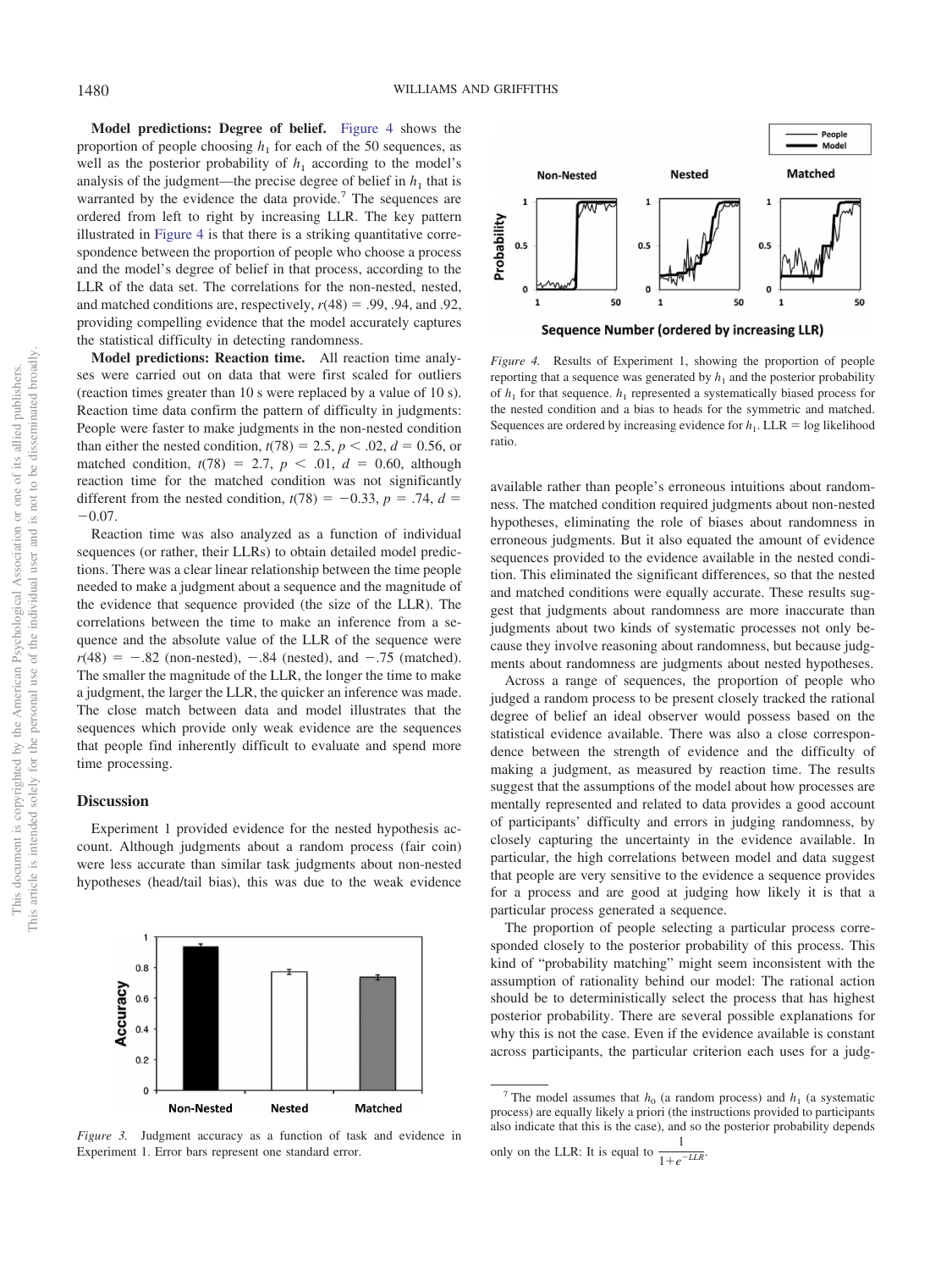ment may vary. Also, participants do not necessarily have direct access to a quantitative measure of the evidence in a stimulus, but may process a noisy function of this evidence. As the evidence becomes stronger, both an ideal observer's confidence and participants' correct responses increase, because they are sensitive to the same statistical information, even if different procedures or processes map this information to a particular judgment. [Vulkan](#page-15-2) [\(2000\)](#page-15-2) and [Shanks, Tunney, and McCarthy \(2002\)](#page-14-17) have provided further discussion of issues relating to this kind of probability matching.

## **Experiment 2: Dissociating Random Processes and Nested Hypotheses**

One reason Experiment 1 provided support for our nested hypothesis account was that the nested and matched conditions were equally accurate despite differing in whether participants had to reason about randomness. But a drawback of this difference is that the comparison of the nested condition to the matched (and nonnested) condition does not isolate being nested as a critical feature, as opposed to involving reasoning about randomness. Experiment 2 addressed this issue by extending Experiment 1 in two ways.

The first was that the nested judgment was compared to a judgment that was both non-nested and required reasoning about a random process. This *random non-nested* condition required discriminating a random coin ( $P(\text{heads}) = 0.5$ ) from a biased coin that produced heads 80% of the time. Although this condition also requires detecting a random process, the nested model predicts a more informative distribution of evidence and higher accuracy since the hypothesis of randomness is not nested within the alternative hypothesis. The *matched* condition was similarly adapted to provide a more direct comparison to the nested condition by using the random non-nested judgment task, but statistically matching the evidence to that in the nested condition, which we now label the *random nested* condition.

The second extension was that we included two conditions that allowed us to independently manipulate whether participants made judgments about random (vs. only systematic) processes, and whether the judgments were nested (vs. non-nested). The *systematic non-nested* condition did not require reasoning about a random process, but was chosen to be statistically similar to the random non-nested condition. It required discrimination of a process with  $P(\text{heads}) = 0.4$  from one with  $P(\text{heads}) = 0.7$ . The *systematic nested* condition was statistically similar to the random nested condition. It required evaluating whether a sequence was generated by a systematically biased coin with  $P(\text{heads}) = 0.4$  or a biased coin with *P*(heads) between 0 and 1.

The result of these two extensions is a 2 (judgment: requires vs. does not require consideration of a random process)  $\times$  2 (statistical structure: nested vs. non-nested) design. Our nested hypothesis account predicts a main effect of statistical structure—where accuracy is lower for nested than non-nested hypotheses— but no effect of whether the judgment involves consideration of a random process. Alternatively, if the involvement of random processes is what makes a task hard, accuracy should be lower whenever people have to use their concept of randomness or apply a heuristic in evaluating a random process. Finally, if the statistical structure of the task is irrelevant, we should see no difference between the nested and non-nested judgments.

Two further changes were made to complement Experiment 1. To more directly target intuitions about randomness, participants in the *random* conditions were instructed to judge whether a sequence reflected a random coin. Experiment 1 framed the task as identifying whether the coin had a 50% probability of heads, which was logically equivalent but may not have directly tapped intuitions about randomness. Also, Experiment 1 selected sequences with a broad range of LLRs and so had to use the ideal observer model to assess accuracy. Experiment 2 chose the sequences to reflect the distribution associated with each of the generating processes, keeping track of which sequences were generated from each process so that this information could be used in scoring responses. Using both of these methods for selecting sequences and scoring accuracy ensures that our findings are not an artifact of any particular method.

### **Method**

Participants. Participants were 90 undergraduate students who participated for course credit and 110 members of the general public recruited through Amazon Mechanical Turk [\(http://www](http://www.mturk.com) [.mturk.com\)](http://www.mturk.com) who received a small amount of financial compensation. Participants were randomly allocated to condition, resulting in 40 participants in each of five conditions.

**Materials.** The systematic non-nested  $(P(\text{heads}) = 0.4 \text{ vs.})$ 0.7), random non-nested  $(P(\text{heads}) = 0.5 \text{ vs. } 0.8)$ , systematic nested ( $P(\text{heads}) = 0.4 \text{ vs. } [0, 1]$ ), and random nested ( $P(\text{heads}) =$ 0.5 vs. [0, 1]) conditions each presented 50 sequences of 40 coin flips, 25 from each process. Sequences were selected so that their frequencies reflected their probability under the corresponding process. For example, if  $P(\text{heads}) = 0.5$ , the probability of a sequence with 20 heads is 0.125, and so there were three sequences with 20 heads (0.125  $\times$  25 = 3.125). For the matched condition, the 50 sequences were selected so that the LLRs with respect to the random non-nested judgment (*P*(heads) of 0.5 vs. 0.8) were as similar as possible to the LLRs in the random nested condition.

**Procedure.** Participants were informed that they would see sequences of heads and tails that were generated by different processes and that they would judge what the generating process was. For each condition, they were informed what the relevant processes were and told that half of the coins came from each process. For example, in the random nested condition, they were told that half of the sequences came from a coin that is random— has 50% probability of heads—and half from a coin that has an 80% probability of heads. Each trial displayed the sequence onscreen, for example, "HHTHTHTHTHHHHTTHHHHTTHTTTTHHHTTTTHHHTHHT." The order of the flips in a sequence was randomized on each presentation. Responses were made on the keyboard. To familiarize participants with the task, they had a practice phase of making judgments about 16 sequences of just five flips. The actual experiment required judgments for 50 sequences of 20 flips.

#### **Results and Discussion**

Accuracy was calculated in two ways. First, as in Experiment 1, an inference was scored as correct if the participant chose the process favored by the evidence a sequence provided (its LLR). Second, an inference was scored as correct if it corresponded to the process whose distribution was used to generate the sequence.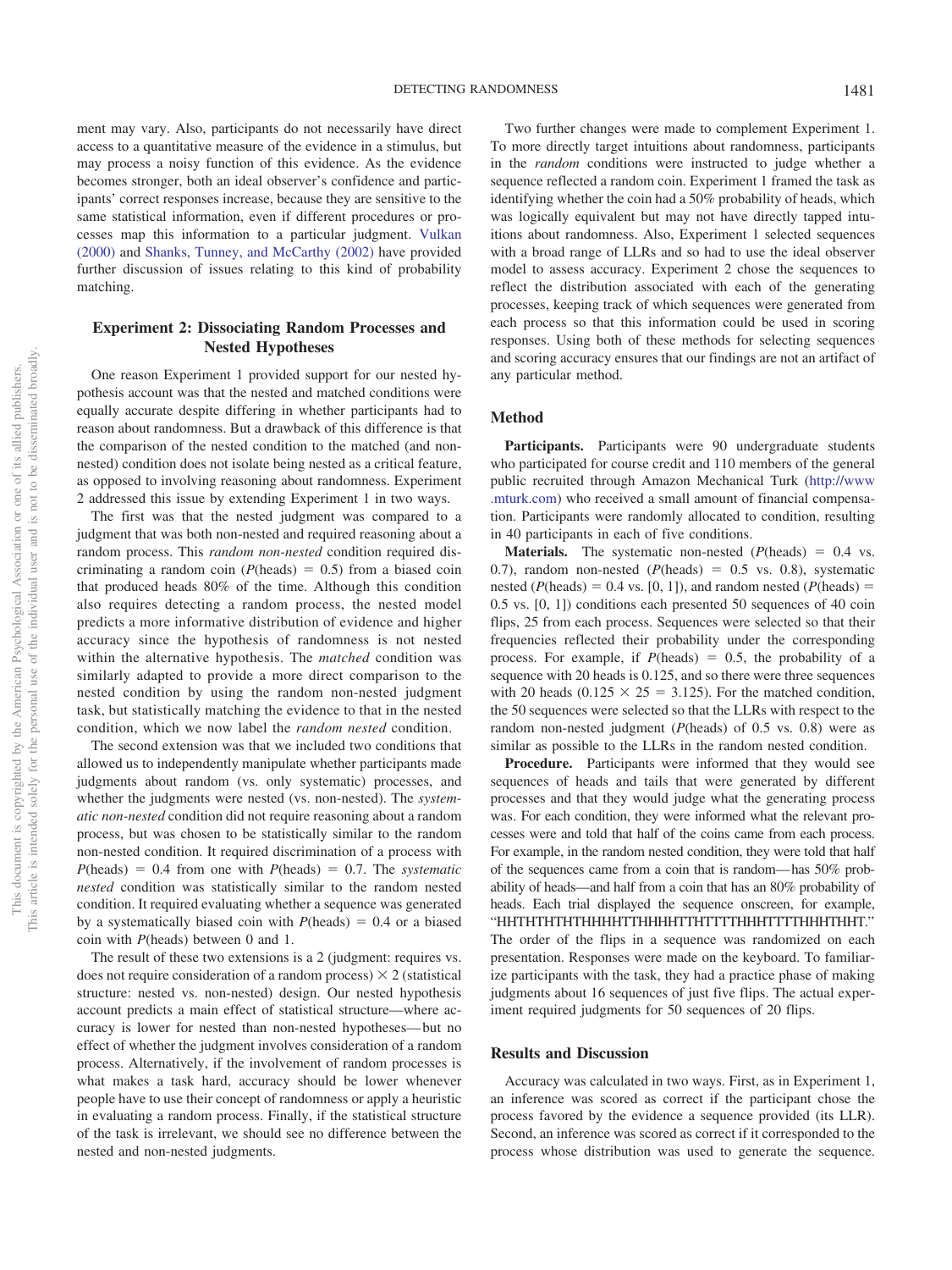Both of these measures gave the same pattern of results, and to be consistent throughout the article, we report the first. [Figure 5](#page-9-0) shows accuracy for all five conditions: systematic non-nested, random non-nested, systematic nested, random nested, and matched. [Figure 6](#page-9-1) shows the proportion of people who chose  $h_1$  for each of the 50 sequences, along with the model predictions—the posterior probability of  $h_1$  for each of those sequences.

**Comparison of random non-nested, random nested, and matched judgments.** Although both conditions involved a judgment about a random process, accuracy was significantly lower in the random nested condition than the random non-nested condition,  $t(78) = -4.67$ ,  $p < .001$ ,  $d = 1.04$ . This reflects the particular challenge of discriminating nested hypotheses. To test whether this was due to weaker evidence in the random nested condition, the matched condition judged whether a sequence was from a coin with  $P(\text{heads}) = 0.5$  or 0.8, but only for sequences with LLRs matched to those in the random nested condition. Accuracy in the matched condition was also significantly lower than the random non-nested condition,  $t(78) = -4.61$ ,  $p < .001$ ,  $d = 1.03$ , but did not differ significantly from the random nested condition,  $t(78) = 0.09$ ,  $p = .93$ ,  $d = 0.02$ . This replicates the finding from Experiment 1 that a weaker distribution of evidence was responsible for errors in randomness judgment, which is underscored by the better accuracy in reasoning about a random process when it was not nested.

**Judgment as a function of whether a process is random and/or nested.** Accuracy in the systematic non-nested, random non-nested, systematic nested, and random nested conditions was analyzed in a 2 (random vs. systematic)  $\times$  2 (nested vs. nonnested) analysis of variance (ANOVA). Judgments that involved nested hypotheses were significantly less accurate than judgments about non-nested hypotheses,  $F(1, 195) = 65.22$ ,  $p < .001$ . However, there was no effect of whether a judgment involved reasoning about a random or systematic process,  $F(1, 195) < 1$ ,  $p = .94$ . These results support our nested hypothesis account of errors in randomness judgment, with whether hypotheses were nested having a bigger effect than whether people had to reason about a random process.

The interaction between the two factors in the ANOVA was not significant,  $F(1, 195)$  < 3.56,  $p = .06$ . Accuracy in the systematic non-nested condition did not differ significantly from accuracy in



<span id="page-9-0"></span>



<span id="page-9-1"></span>*Figure 6.* Results of Experiment 2, showing the proportion of people reporting that a sequence was generated by  $h_1$  and posterior probability of  $h_1$  under the model.  $h_1$  represented a systematically biased process for the nested conditions and a bias to heads for the symmetric and matched conditions. Sequences are ordered by increasing evidence for  $h_1$ . LLR = log likelihood ratio.

the random non-nested condition,  $t(78) = -0.28$ ,  $p = .78$ ,  $d =$ -0.06. Accuracy in the systematic nested condition did not differ significantly from the random non-nested condition,  $t(78) = 1.79$ ,  $p = 0.08$ ,  $d = 0.4$ , and if anything the trend was for it to be lower.

The proportion of people reporting that a particular process generated a sequence was closely predicted by the posterior probability of that process under the model. The correlations for each condition were systematic non-nested,  $r(48) = .96$ ; systematic nested,  $r(48) = .84$ ; random non-nested,  $r(48) = .95$ ; random nested,  $r(48) = .84$ ; and matched,  $r(48) = .86$ . Reaction time data were not analyzed because many participants conducted the experiment online, preventing accurate measurement of reaction times for all participants. Across a range of tasks, the ideal observer analysis provided a compelling account of people's judgments, in terms of the evidence available in evaluating nested, random, and systematic processes.

### **Experiment 3A: Evaluating Randomness Versus Sequential Dependence**

Experiments 1 and 2 provided support for our nested hypothesis account, showing that people's errors in detecting randomness are at least partially due to the statistical structure of the task. Experiment 3 was designed to test the predictions of our account in a different kind of randomness judgment. The task was judging whether successive coin flips were random in being independent of each other or exhibited systematic sequential dependency, with the probability of repetition (and alternation) being other than 50%. The conceptions of randomness and reasoning strategies people use in this task may differ from Experiments 1 and 2, but the task still shares the key statistical property of evaluating nested hypoth-

 $0.8$ 

 $0.6$ 

 $0.2$ 

Accuracy  $0.4$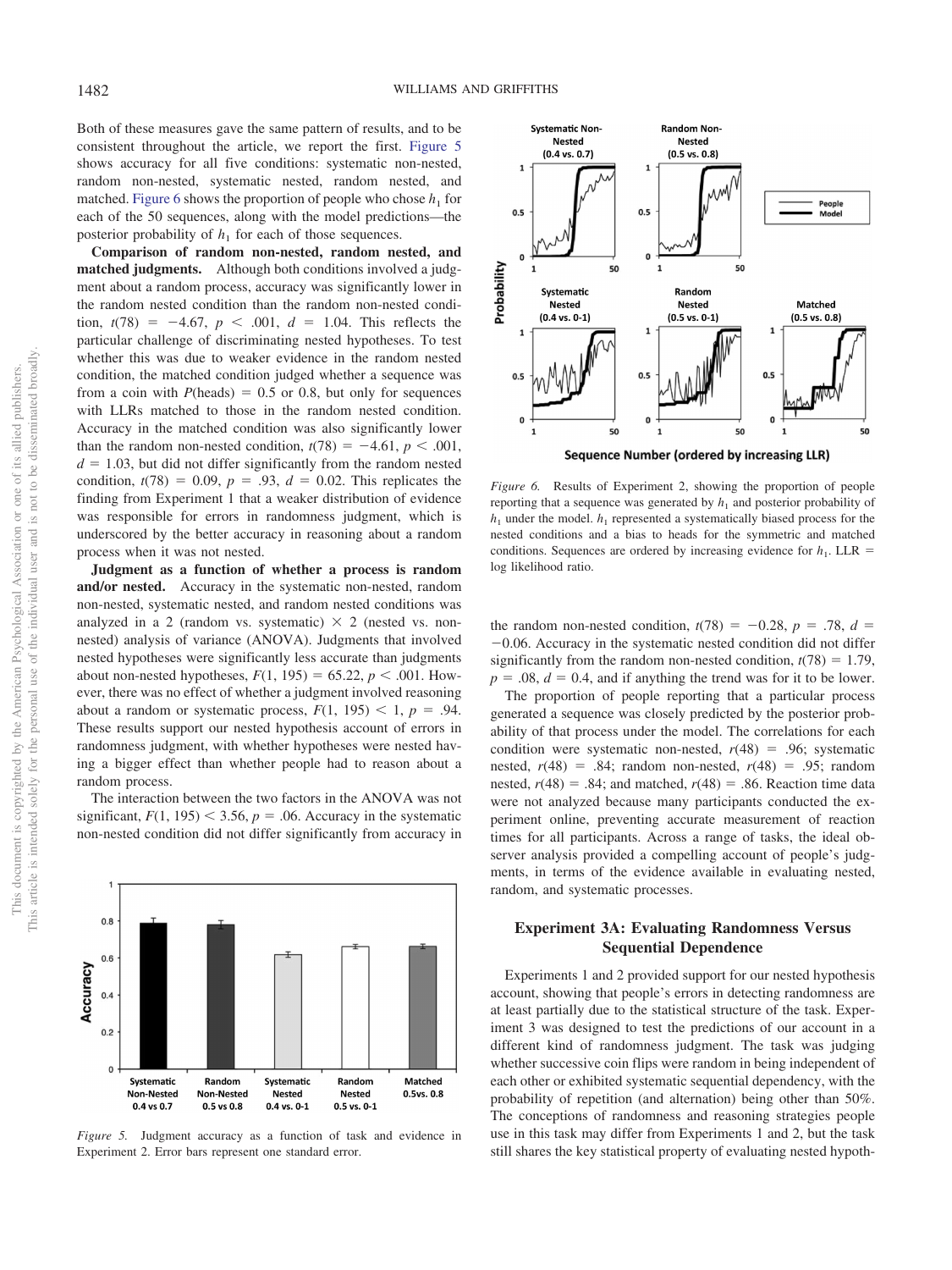eses. Extending our mathematical analysis to this task also provides an opportunity to show how it can be used to integrate statistical inference with cognitive biases, as there is ample evidence that people have misleading intuitions about sequential dependency. Specifically, people demonstrate an alternation bias, believing that sequences with many alternations (e.g., alternating from heads to tails) are more random than sequences with many repetitions (e.g., repeating heads or tails), and that repetitions are more likely to reflect systematic processes [\(Bar-Hillel & Wage](#page-14-0)[naar, 1993;](#page-14-0) [Falk & Konold, 1997\)](#page-14-1).

People's alternation bias is illustrated in [Figure 7](#page-10-0) (data from [Falk & Konold, 1997,](#page-14-1) Experiment 3). Apparent randomness ratings are plotted as a function of how likely the sequence is to alternate. The alternation bias is obvious when human judgments are compared to the model that we used in the mathematical analysis presented earlier in the article. From this point on, we label this the *uniform* model because it assumes that all systematic processes are equally likely. The model ratings of randomness shown in [Figure 7](#page-10-0) were computed by evaluating the LLR a sequence provides and scaling it to the same range as human judgments. Although the uniform model captures the general trend, it fails to capture human ratings of alternating sequences as more random than repeating sequences.

To test whether the statistical structure of the task makes a contribution to errors above and beyond documented cognitive biases, we defined a new *biased* model that incorporates an alternation bias. This model shows how an ideal observer may entertain misleading hypotheses that do not match the structure of the world, but still be sensitive to the evidence that observations provide for those hypotheses. The biased model replaced the assumption that all systematic processes were equally likely with an assumption that systematic processes were more likely to be repeating than to be alternating. As we consider in the General Discussion, different approaches could be taken, but our goal was simply to capture the bias accurately enough to test the key prediction about nested hypotheses. The assumption that systematic processes are more likely to be repeating than alternating was captured by defining a beta distribution rather than a uniform distribution over *P*(repetition). The mathematical details of how the parameters of this distribution were selected are presented in Appendices A and C, but in Experiment 3A, they were chosen to capture the magnitude of the alternation bias in data from [Falk and Konold's \(1997\)](#page-14-1)



<span id="page-10-0"></span>*Figure 7.* Human and model randomness ratings for binary sequences presented by [Falk and Konold \(1997\).](#page-14-1) The uniform model assumes that repetitions and alternations are judged equally systematic, whereas the biased model assumes that repetitions are more systematic than alternations.

Experiment 3. In Experiment 3B, the parameters were then chosen to capture the alternation bias demonstrated by participants in Experiment 3A, so that our findings would not be an artifact of a specific parameter choice. [Figure 7](#page-10-0) shows that the biased model better captures people's judgments about the relative randomness of repetitions and alternations.

Even when the alternation bias is incorporated into the model, the random process is still nested in a range of systematic processes. Replicating our ideal observer analysis with the biased instead of uniform model produces the same results: Randomly generated data have weaker LLRs and should lead to more errors, in addition to those caused by the alternation bias. As in previous experiments, nested, matched, and non-nested conditions were compared. However, in contrast to previous experiments, participants in the nested condition were simply informed that the coin came from a "random" or "non-random" process and were given no information about these processes. Because the judgment relies only on people's intuitions about what "random" and "nonrandom" means, this provided a strong test of whether our nested hypothesis account truly characterizes the challenges in human reasoning about randomness.

### **Method**

Participants. Participants were 120 undergraduate students (40 in each of three conditions) who received course credit.

**Materials.** Sequences were selected using a similar method to Experiment 1. However, the number of flips was reduced to 20, and all sequences used exactly 10 heads and 10 tails, consistent with previous research [\(Falk & Konold, 1997\)](#page-14-1).

For nested sequences, 50,000 sequences were generated by simulating a random coin with independent flips  $(P$ (repetition) = 0.5). Another 50,000 sequences were generated by simulating a coin that was biased to repetition or alternation (*P*(repetition) ranged uniformly from 0 to 1).<sup>8</sup> The LLR of each sequence was computed under the biased model, all sequences were pooled and ordered by increasing LLR, and 50 sequences were selected by choosing one at each 2nd percentile.

For non-nested sequences, 50,000 sequences were generated by simulating a coin biased to repeat (*P*(repetition) ranged uniformly from 0.5 to 1) and 50,000 by simulating a coin biased to alternate (*P*(repetition) ranged uniformly from 0 to 0.5). The LLR of each sequence was computed (relative to the non-nested hypotheses of a bias to repetition or alternation), the sequences were pooled and ordered, and 50 sequences that spanned the range of LLRs were selected.

For matched sequences, the LLRs in the nested condition were used to select two sets of 25 matched sequences. In matching the LLRs of the first set of 25 matched sequences, positive LLRs provided evidence for repetition, while in the second set, positive LLRs provided evidence for alternation. The distribution of the LLRs for the nested sequences was not symmetric around zero

<sup>&</sup>lt;sup>8</sup> Although the model assumes the representation of a systematic process is biased toward repetitions, the generation of systematic sequences did not reflect this bias to ensure that the sequences would be representative of actual random and systematic processes. However, the biased model was used to compute the LLR and determine how much evidence a sequence provided for a random process.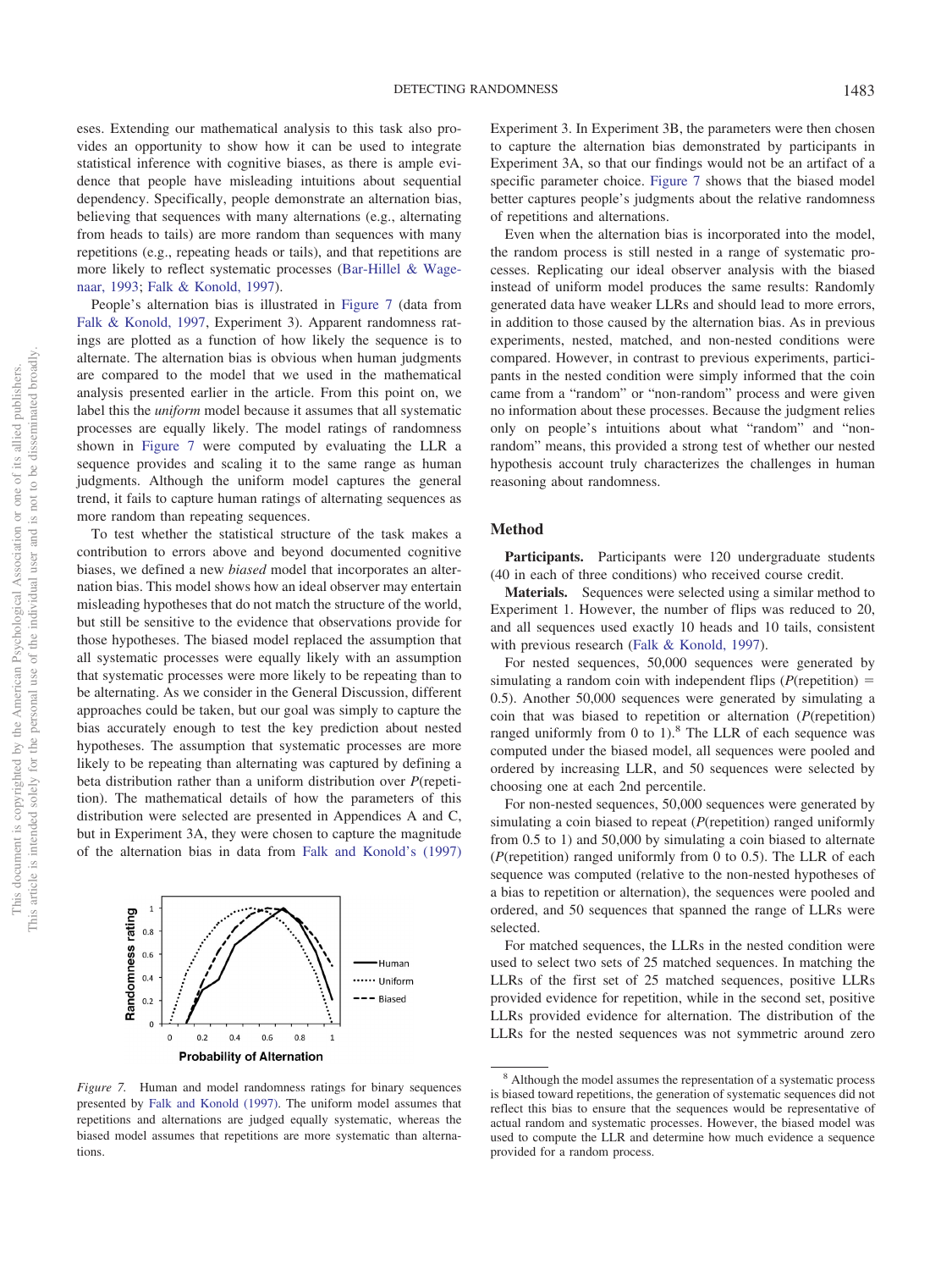(ranging from  $-0.8$  to  $+4.0$ ), so this control ensured that the matched sequences provided the same overall amount of evidence for repetition and alternation, guarding against possible asymmetries in judgment. The 25 LLRs used in the matched condition still spanned the full range of evidence: They were obtained by averaging every two successive LLRs in the nested condition (i.e., the LLRs of the 1st and 2nd sequences, 3rd and 4th, and so on up to the 49th and 50th).

**Procedure.** Participants were informed that they would see sequences of heads and tails that were generated by different computer simulated processes, and that their job would be to infer what process was responsible for generating each sequence. In the non-nested and matched conditions, participants were instructed that about half the sequences were generated by computer simulations of a coin that tends to *repeat* its flips (go from heads to heads or tails to tails) and the other half by simulations of a coin that tends to *change* its flips (go from heads to tails or tails to heads). In the nested condition, participants were simply told that half the sequences were generated by computer simulations of a *random* process and that half were generated by simulations of a *non-random* process. Participants received a practice phase where they made judgments about 16 sequences of just five flips, to familiarize them with the task. They then provided judgments for 50 sequences of 20 flips. Each trial displayed the sequence of heads and tails onscreen.

# **Results and Discussion**

Accuracy for each condition is shown in [Figure 8.](#page-11-0) As in Experiment 1, accuracy was significantly higher in the non-nested condition than the nested and matched conditions,  $t(78) = 6.61$ ,  $p <$ .0001,  $d = 1.48$ ;  $t(78) = 7.48$ ,  $p < .0001$ ,  $d = 1.67$ . However, there was no significant difference between the matched and nested conditions,  $t(78) = -1.35$ ,  $p = .18$ ,  $d = -0.3$ . Once the evidence that the sequence provides was equated to that of sequences in the nested condition, the difficulty of judging whether a sequence was biased to alternate and repeat was not significantly different from judging whether it was random or not. People face a double challenge in randomness judgments. Not only do misconceptions like the alternation bias reduce accuracy, but the inherent statistical limitations on the evidence available for a nested random process also generate errors.

[Figure 9](#page-11-1) shows the posterior probability of  $h_1$  under the model and the proportion of participants choosing  $h_1$ , across all three conditions. The proportion of participants choosing the hypothesis



<span id="page-11-0"></span>*Figure 8.* Judgment accuracy as a function of task and evidence in Experiment 3A. Error bars represent one standard error.



<span id="page-11-1"></span>*Figure 9.* Experiments 3A (top three panels) and 3B (bottom two panels): Proportion of people reporting that a sequence was generated by  $h_1$ , and posterior probability of  $h_1$  under the model.  $h_1$  represented a sequentially dependent process biased to repeat or alternate for the nested condition, and a bias to repeat flips for the symmetric and matched conditions. Sequences are ordered by increasing evidence for  $h_1$ . LLR = log likelihood ratio.

closely tracked the degree of an optimal reasoner's belief in that hypothesis. The correlations between the model predictions and human judgments were  $r(48) = .96$  (non-nested), .87 (nested), and .79 (matched). People's uncertainty and errors closely tracked the rational degree of belief a reasoner should have based on the evidence a sequence provided. This is particularly noteworthy because people were not told the nature of the random and systematic processes and had to rely on their intuitions about "random" and "non-random" processes. There were no significant differences across conditions in the time to make judgments about sequences (all  $ps > 0.64$ ; all  $ds < 0.10$ ). The correlations between the absolute value of the LLR and reaction times were  $r(48)$  =  $-.52$  (non-nested),  $-.68$  (nested), and  $-.23$  (matched). Reaction time may have been less informative because the range of LLRs was smaller than previous experiments.

# **Experiment 3B: Gaining a Closer Match to Human Biases**

Experiment 3A assumed that the alternation bias was similar to that in [Falk and Konold's \(1997\)](#page-14-1) experiment, but these populations and tasks may differ in significant ways. An informative comparison relies on the model representing similar hypotheses to people in a particular task. Our goal in Experiment 3B was to ensure that the results were not dependent on the particular model and parameters used to capture the alternation bias in Experiment 3A. Just as Experiment 3A constructed a biased model to account for the alternation bias in Falk and Konold's data, Experiment 3B replicated Experiment 3A using a model constructed to account for the alternation bias shown by participants in Experiment 3A by inferring the parameters that capture the randomness judgments made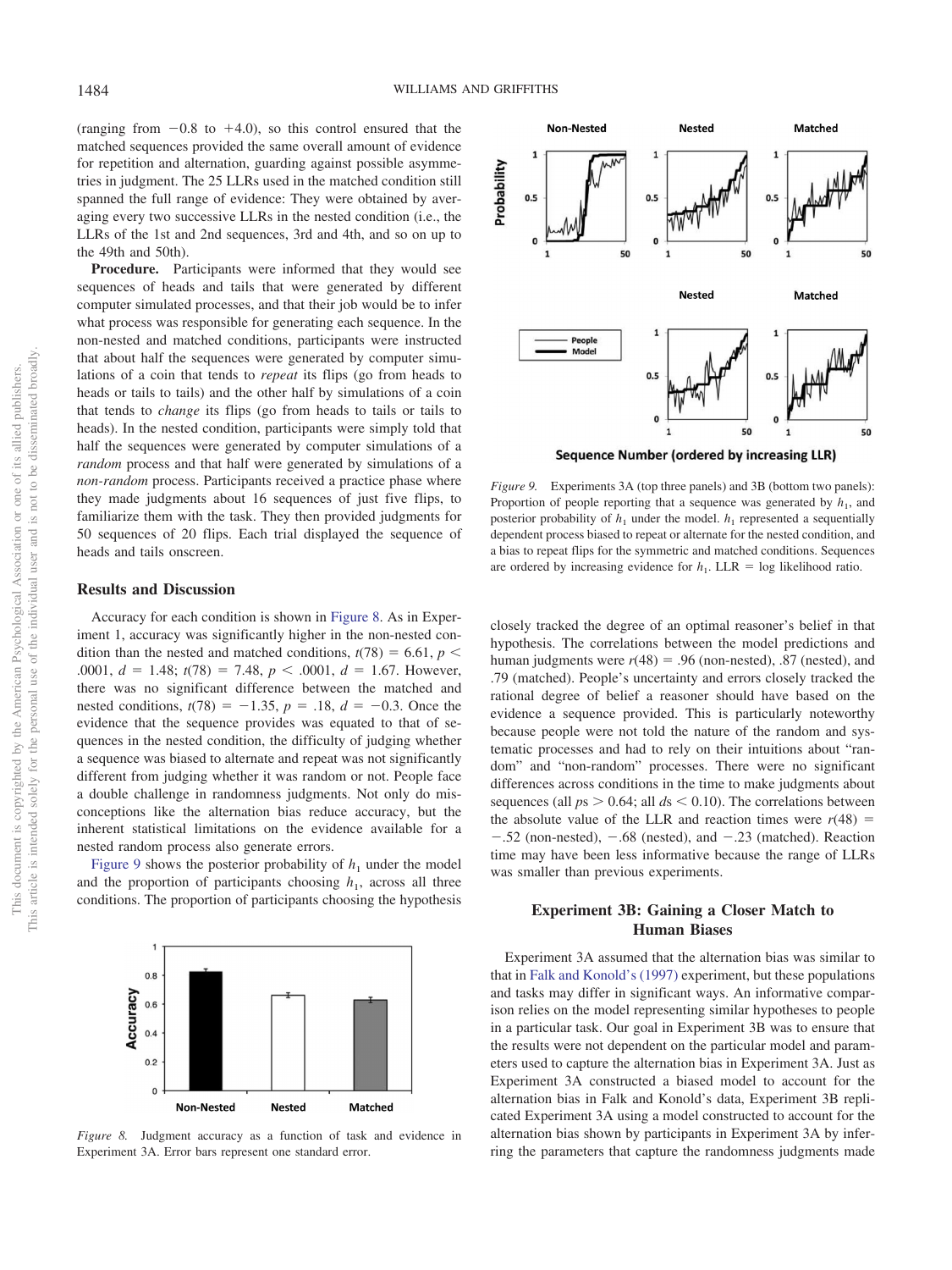by these participants. The same procedure was used as in Experiment 3A, and the details are reported in Appendix C. While the new parameters differed from those in Experiment 3A, the size of the alternation bias was similar to that found by Falk and Konold. Changing the model parameters did not influence the non-nested condition, so only the nested and matched conditions were replicated.

### **Method**

Participants. Participants were 80 undergraduate students (40 in each condition) who received course credit.

**Materials.** The procedure used to generate sequences was identical to that of Experiment 2, except that new parameters were used for the *biased* model.

**Procedure.** The procedure was identical to Experiment 2.

#### **Results and Discussion**

The results replicated the findings in Experiment 3A. [Figure 10](#page-12-0) shows accuracy across conditions, with the non-nested results taken from Experiment 3A. Accuracy in the non-nested condition was significantly better than in either the nested condition,  $t(78)$  = 6.56,  $p < .0001$ ,  $d = 1.47$ , or the matched condition,  $t(78) = 4.74$ ,  $p < .0001$ ,  $d = 1.06$ , although there was no difference in accuracy between the matched and nested conditions,  $t(78) = 1.13$ ,  $p = .26$ ,  $d = 0.25$ . [Figure 9](#page-11-1) shows the posterior probability of  $h_1$  under the model and the proportion of people choosing  $h_1$ . The correlations between human judgments and model predictions were  $r(48) = .83$ in the nested condition and .85 in the matched condition. Reaction times did not differ between the non-nested and nested conditions,  $t(78) = 0.03$ ,  $p = .98$ ,  $d = 0.00$ , but judgments took significantly longer in the matched condition than either the non-nested condition,  $t(78) = -3.45$ ,  $p < .001$ ,  $d = -0.77$ , or nested condition,  $t(78) = -3.51, p < .001, d = -0.79$ . The correlation between reaction time and LLR was  $r(48) = -.52$  (non-nested),  $-.73$ (nested), and -.16 (matched). Overall, Experiment 3B replicated the key findings of Experiment 3A, showing that its findings were not restricted to the particular parameters used, and that the analysis provides a reasonable characterization of how people represented the processes.

#### **General Discussion**

We have presented a nested hypothesis account of errors in randomness detection, and reported three experiments providing



<span id="page-12-0"></span>*Figure 10.* Judgment accuracy as a function of task and evidence in Experiment 3B. Error bars represent one standard error.

evidence for this model. Experiments 1 and 2 examined people's accuracy in evaluating whether sequences were generated by a coin that was random (heads/tails equally likely) versus a coin systematically biased toward heads/tails. Accuracy of judgments was compared across *nested*, *non-nested*, and *matched* conditions. The nested condition required discriminating a random process from a systematically biased process (of which randomness is a special case, resulting in nested hypotheses). The non-nested condition required discriminating two non-nested hypotheses. While more errors were made in the nested than the non-nested conditions, our model suggested that this was due to the stronger evidence provided by sequences in the non-nested condition. We obtained empirical evidence for this conclusion from the matched condition, in which the judgment task involved systematic processes (as in the non-nested condition), but the sequences presented corresponded to a distribution of evidence that was matched to the nested condition. Errors in the matched condition did not differ significantly from the nested condition but were far greater than the non-nested condition. Experiment 3 generalized the key findings to judgments about whether a coin produced outcomes that were independent or biased toward alternation or repetition. Taken together, these results suggest that the statistical structure of the task plays a significant role in people's poor performance at detecting randomness.

In the remainder of the article, we revisit some of the assumptions behind our analysis and discuss its limitations, consider its connections to previous work, discuss the relationship between rationality and biases in judgment, and consider future research and practical implications suggested by our findings.

### **Assumptions, Limitations, and Extensions of the Nested Hypothesis Account**

A quick reading might suggest that our nested hypothesis account makes an obvious point about randomness judgment. While it may be intuitive that identifying a nested hypothesis is difficult, the proposal that this is a key feature of random processes is a novel one. Despite awareness of the mathematical difficulty in evaluating randomness (e.g., [Lopes, 1982\)](#page-14-11), this article is novel in proposing a specific formal model, deriving and quantifying its implications for judgment using a measure of evidence like the LLR, and empirically testing whether the model explains people's errors.

Another worry could be that the comparison to non-nested hypotheses was reliant on artificially constructing easier judgments (e.g., discriminating coins with *P*(heads) of 0.3 or 0.7). However, it should be noted that our ideal observer analysis shows that the key result—an asymmetric, weak distribution of evidence— does not depend on the specific parameters so much as whether the hypotheses are nested or not. We explore a range of parameter choices by examining judgment about non-nested hypotheses that are represented by a single parameter (Experiment 1) or an entire interval (Experiment 3), symmetric (Experiment 1), or skewed toward alternation (Experiment 3). Moreover, Experiment 2 replicated Experiments 1 and 3 even when comparing nested and non-nested hypotheses that both involved random processes, and found that errors were primarily a consequence of whether a process was nested rather than random, even when the statistical features of judgments about random and systematic processes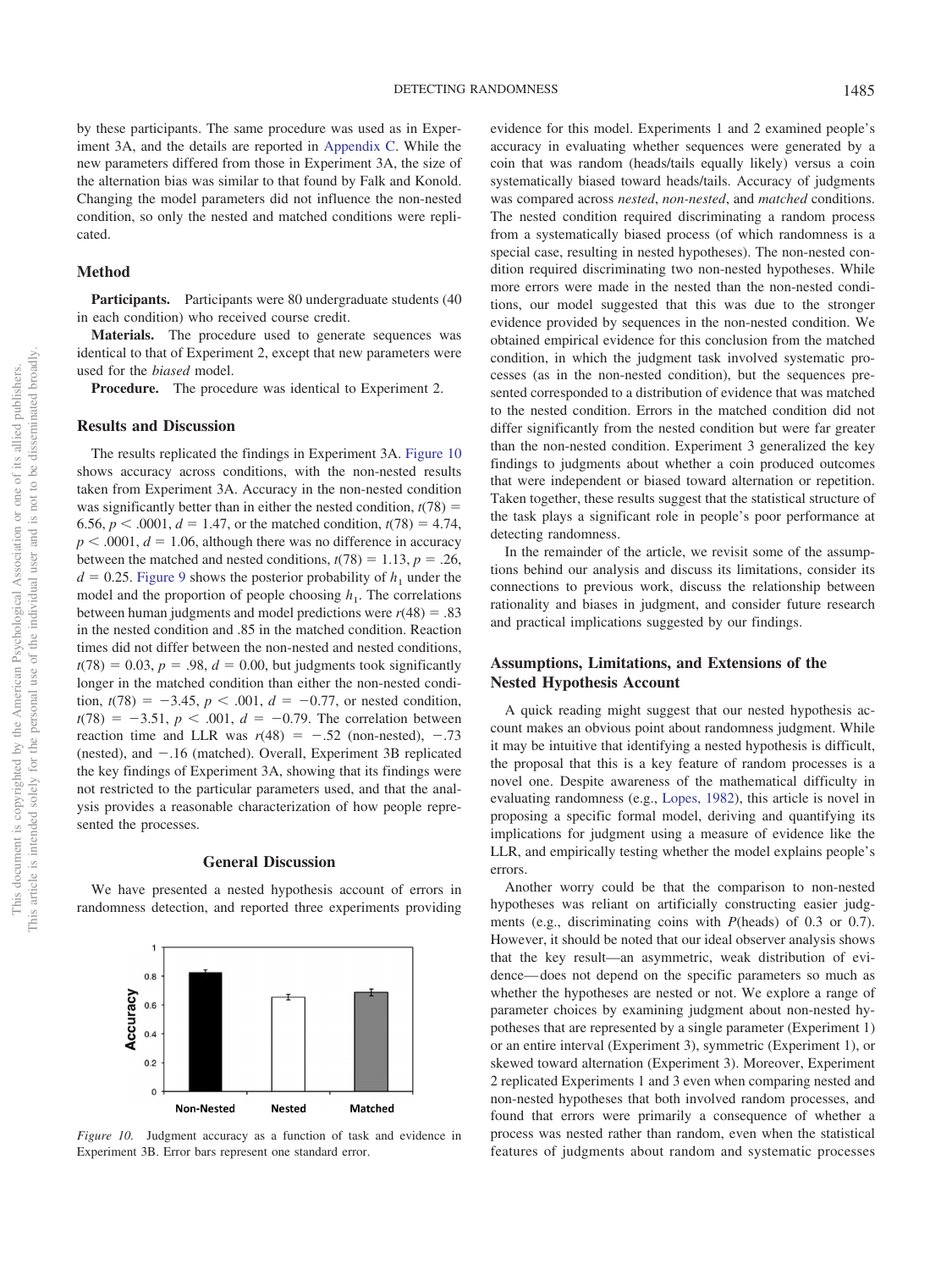were closely matched (e.g., judging whether  $P(\text{heads}) = 0.5$  or  $P(\text{heads}) = 0.4$  vs.  $P(\text{heads})$  ranging between 0 and 1).

The modeling assumption that people represent systematic bias in the occurrence of events as uniformly distributed (evaluating fair vs. biased coins, Experiments 1 and 2) and systematic dependencies as more likely to repeat than alternative (Experiment 3) matched the current experimental results, but these and other assumptions of the current modeling framework can certainly be improved. For example, future modeling and empirical work could more precisely characterize the nature of people's beliefs about the distribution of systematic processes across different contexts.

#### **Relationship to Previous Work**

The rational analysis of randomness detection that we have presented uses tools and ideas that have appeared in previous research. [Lopes \(1982\)](#page-14-11) advocated using Bayesian inference and signal detection theory as part of a formal treatment of subjective randomness. [Lopes and Oden \(1987\)](#page-14-3) took this idea one step further, calculating the predictions of Bayesian inference for hypotheses corresponding to random and systematic processes, and comparing these predictions to human performance. [Griffiths and](#page-14-14) [Tenenbaum \(2001\)](#page-14-14) also presented a Bayesian treatment of subjective randomness, using the log likelihood ratio to define the randomness of a stimulus.

Building on this prior work, our analysis also makes a significant novel contribution. [Lopes and Oden \(1987\)](#page-14-3) only compared hypotheses that identified specific parameter values for random and systematic processes, focusing on systematic processes with a *P*(repetition) of 0.2 or 0.8. The models they presented thus did not actually have nested hypotheses, and they were consequently unable to explore the role that this factor plays in randomness judgments. Interestingly, one of the factors that they manipulated in their experiment was whether participants were informed of the parameter values of the systematic process that they were supposed to be contrasting against randomness. Participants who were uninformed were faced with the task of reasoning about nested hypotheses, and performed worse than participants who were informed about the nature of the systematic process in exactly the way that our account would predict.

[Griffiths and Tenenbaum \(2001\)](#page-14-14) defined Bayesian models of subjective randomness that did have nested hypotheses, but focused on modeling performance in tasks related to subjective randomness in general rather than contrasting this performance with other related tasks. Our focus in this article has been on explaining why we should expect people to perform poorly in randomness detection compared with other judgment tasks, leading us to emphasize the distinction between nested and non-nested hypotheses and to explore its consequences in detail.

# **The Roles of Rationality and Biases in Randomness Judgments**

In using ideal observer models to understand how people evaluate randomness, we are not making a strong claim that people are rational, or arguing that biases are not involved in randomness perception. Rather, we use these rational models as the basis for the claim that there may be factors that combine with biases to make the identification of random processes especially challenging. The *biased* model used in Experiments 3A and 3B demonstrated that an ideal observer analysis may provide a valuable tool for investigating which aspects of judgment reflect biases and which stem from inherent statistical challenges. In this model, we used existing results concerning the kinds of biases that people have about randomness to inform our assumptions about what form systematic processes might take, so that we could evaluate what an ideal observer with these beliefs would infer and what challenges they would face.

Future modeling work may also identify ways in which particular heuristics and biases have developed to mitigate statistical challenges such as inherently weak evidence. If a learner benefits greatly from discovering true systematicity and pays little cost for misclassifying a random process as systematic, the rational consequence of a cost-benefit utility analysis may be the heuristic use of a liberal criterion that correctly classifies most systematic processes but also misclassifies many random processes as systematic. The human bias to "irrationally see meaning in randomness" may be an adaptive strategy in general that overcomes statistical limitations on evidence, but in isolated judgments has the surface appearance of an irrational phenomenon.

Our formal analyses focused on the fact that the data generated from nested hypotheses provides inherently weak evidence, whether or not the prior probabilities of particular hypotheses varied. This leaves open a number of interesting questions about the effect of manipulating prior probabilities or beliefs. One possibility is that the accuracy of randomness judgments may be especially jeopardized when people have strong and misleading beliefs in systematicity, for example, believing a particular causal relationship exists between an unproven medicinal supplement and health. Even for a completely rational agent, changing strong prior beliefs requires that the data provide strong evidence—which is precisely what randomly generated data do not provide.

# **Weak Evidence, Processing Limitations, and Improving Judgment**

The statistical properties of the problem of detecting randomness may have implications for other aspects of people's reasoning about chance. Some research on illusory correlation [\(Jennings,](#page-14-18) [Amabile, & Ross, 1982;](#page-14-18) [Redelmeier & Tversky, 1996\)](#page-14-19) proposes that people erroneously detect structure by selectively attending to the subset of available data that provide evidence for structure and ignoring the data that provide evidence for randomness. It may be that processing limitations mean that people are not able to utilize the many observations relevant to computing or inferring a correlation.

If processing limitations force people to consider only a subset of the data, a rational solution would be to utilize the diagnostic data that provide the most evidence. In many contexts (such as inferences about non-nested hypotheses) the same inference will be reached more quickly and with less computation than using the entire data set. But a randomly generated data set will contain a large amount of weak evidence for randomness and (by chance) a small amount of stronger evidence for structure. While considering all observations might provide evidence for randomness, selectively attending to the elements of a randomly generated data set that provide strong evidence (which are data points providing evidence for a systematic process, given that most data points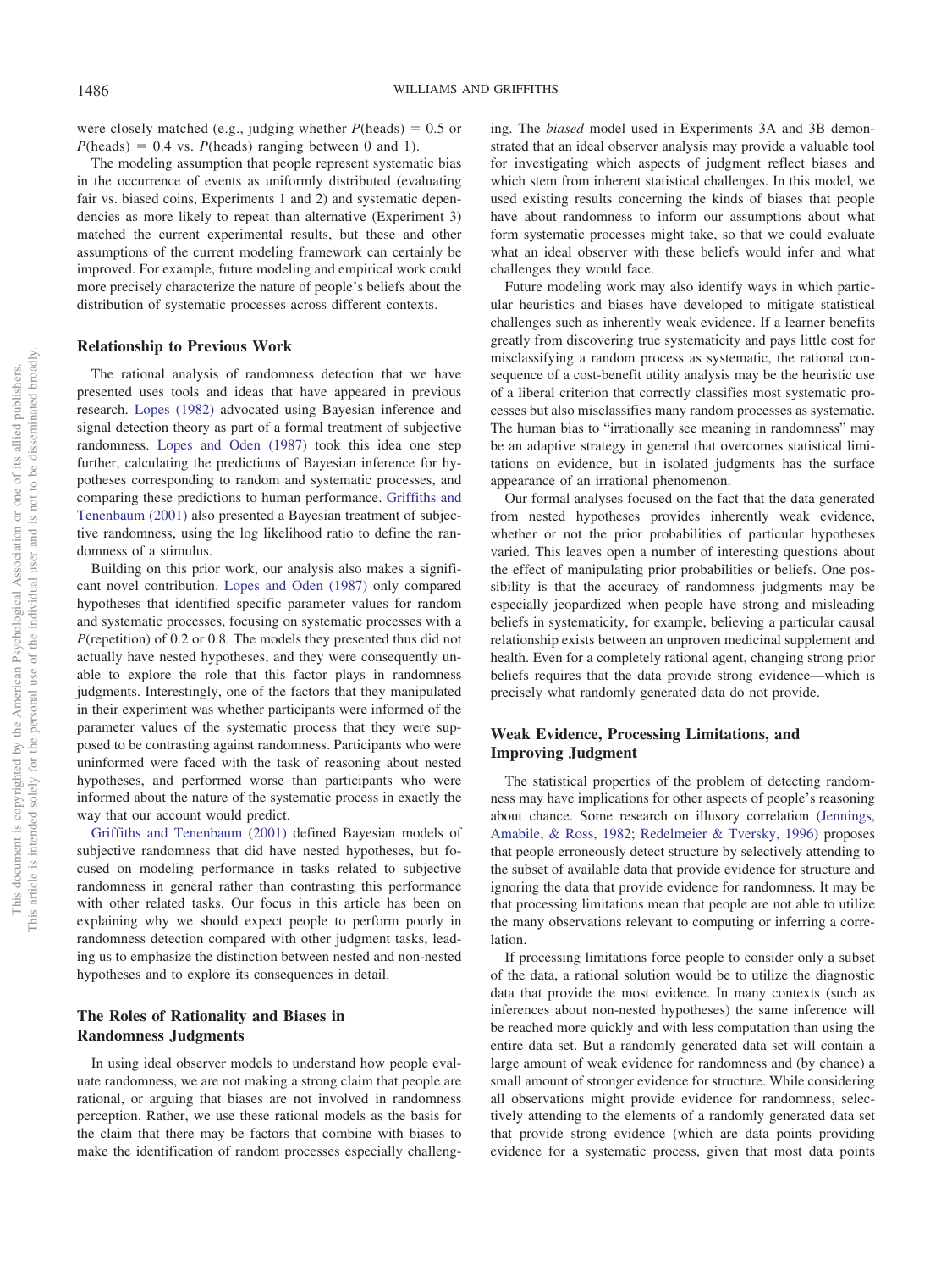provide only weak evidence for a random process) would lead to inferring a systematic process. This problem would be further compounded if people had any prior reason to believe a systematic process was present. Future work can manipulate the distribution of evidence across samples to investigate this possibility.

The proposal that evaluating randomness is hard because the evidence available is inherently limited suggests a different approach to improving judgment, taking a different tack from attempts to revise misconceptions or biases. One basic means of improving inferences about the presence or absence of randomness could be to present large amounts of data or to organize it such that it can be readily processed. This should make it easier for people to accumulate many weak pieces of evidence for a random process. Calibrating prior beliefs toward expecting random processes and increasing skepticism about the presence of systematic processes may also be a useful prescription. Restricting the breadth of the systematic processes under consideration could also aid judgment: Stronger evidence for random processes can be obtained if the alternative hypotheses specify only very strongly systematic processes (e.g., deterministic causal relationships; see [Lu, Yuille, Liljeholm, Cheng, &](#page-14-20) [Holyoak, 2008;](#page-14-20) [Schulz & Sommerville, 2006\)](#page-14-21) or processes that display just a particular form of systematicity (e.g., a bias toward one value of a binary outcome, but not the other, as has been partially explored by [Lopes & Oden, 1987\)](#page-14-3). These are all novel and promising directions for future research.

### **Conclusion**

People make numerous errors in evaluating whether observations reflect random processes or underlying systematicity. Many of these errors are due to misconceptions and biases in reasoning about randomness, but a further challenge is the mathematical difficulty of detecting a random process. We presented a nested hypothesis account that characterizes the inherent statistical challenge in detecting randomness. Ideal observer analyses that were simulated using computational models show how a random process is a special case of a systematic process— one with no systematicity. As a consequence, the hypothesis of randomness is nested within the hypothesis of systematicity. Our models demonstrated how this means that even data that are truly randomly generated are still likely to come from a systematic process. This imposes statistical limitations on the evidence the data can provide for a random process, and impairs judgment. Three experiments provided evidence for our account's predictions about human judgments, showing that the weak evidence available in evaluating nested hypotheses plays a substantial role in producing errors. In fact, in our experiments, the strength of this evidence had a greater effect on judgment accuracy than whether or not people had to reason about a random process. By showing how some challenges humans face in detecting randomness are shared with ideal statistical reasoners, we provide a more comprehensive account of why people can be so bad at detecting randomness.

#### **References**

<span id="page-14-7"></span>Alter, A., & Oppenheimer, D. (2006). From a fixation on sports to an exploration of mechanism: The past, present, and future of hot hand research. *Thinking & Reasoning, 12,* 431– 444. [doi:10.1080/](http://dx.doi.org/10.1080/13546780600717244) [13546780600717244](http://dx.doi.org/10.1080/13546780600717244)

- <span id="page-14-13"></span>Anderson, J. (1990). *The adaptive character of thought*. Hillsdale, NJ: Erlbaum.
- <span id="page-14-0"></span>Bar-Hillel, M., & Wagenaar, W. A. (1993). The perception of randomness. In G. Keren, C. Lewis, G. Keren, & C. Lewis (Eds.), *A handbook for data analysis in the behavioral sciences: Methodological issues* (pp. 369 –393). Hillsdale, NJ: Erlbaum.
- <span id="page-14-22"></span>Boas, M. L. (1983). *Mathematical methods in the physical sciences* (2nd ed.). New York, NY: Wiley.
- <span id="page-14-1"></span>Falk, R., & Konold, C. (1997). Making sense of randomness: Implicit encoding as a basis for judgment. *Psychological Review, 104,* 301–318. [doi:10.1037/0033-295X.104.2.301](http://dx.doi.org/10.1037/0033-295X.104.2.301)
- <span id="page-14-8"></span>Gilovich, T., Vallone, R., & Tversky, A. (1985). The hot hand in basketball: On the misperception of random sequences. *Cognitive Psychology, 17,* 295–314. [doi:10.1016/0010-0285\(85\)90010-6](http://dx.doi.org/10.1016/0010-0285%2885%2990010-6)
- <span id="page-14-16"></span>Green, D. M., & Swets, J. A. (1966). *Signal detection theory and psychophysics*. New York, NY: Wiley.
- <span id="page-14-14"></span>Griffiths, T. L., & Tenenbaum, J. B. (2001). *Randomness and coincidences: Reconciling intuition and probability theory*. Retrieved from <http://web.mit.edu/cocosci/Papers/random.pdf>
- <span id="page-14-18"></span>Jennings, D., Amabile, T., & Ross, L. (1982). Informal covariation assessment: Data-based versus theory-based judgments. In D. Kahneman, P. Slovic, & A. Tversky (Eds.), *Judgment under uncertainty: Heuristics and biases* (pp. 211–230). New York, NY: Cambridge University Press.
- <span id="page-14-6"></span>Kahneman, D., & Tversky, A. (1972). Subjective probability: A judgment of representativeness. *Cognitive Psychology, 3,* 430 – 454. [doi:10.1016/](http://dx.doi.org/10.1016/0010-0285%2872%2990016-3) [0010-0285\(72\)90016-3](http://dx.doi.org/10.1016/0010-0285%2872%2990016-3)
- <span id="page-14-9"></span>Kareev, Y. (1992). Not that bad after all: Generation of random sequences. *Journal of Experimental Psychology: Human Perception and Performance, 18,* 1189 –1194. [doi:10.1037/0096-1523.18.4.1189](http://dx.doi.org/10.1037/0096-1523.18.4.1189)
- <span id="page-14-10"></span>Kareev, Y. (1995). Through a narrow window: Working memory capacity and the detection of covariation. *Cognition, 56,* 263–269. [doi:10.1016/](http://dx.doi.org/10.1016/0010-0277%2895%2992814-G) [0010-0277\(95\)92814-G](http://dx.doi.org/10.1016/0010-0277%2895%2992814-G)
- <span id="page-14-12"></span>Li, M., & Vitanyi, P. (1997). *An introduction to Kolmogorov complexity and its applications*. [doi:10.1007/978-1-4757-2606-0](http://dx.doi.org/10.1007/978-1-4757-2606-0)
- <span id="page-14-11"></span>Lopes, L. (1982). Doing the impossible: A note on induction and the experience of randomness. *Journal of Experimental Psychology: Learning, Memory, and Cognition, 8,* 626 – 636. [doi:10.1037/0278-7393.8.6](http://dx.doi.org/10.1037/0278-7393.8.6.626) [.626](http://dx.doi.org/10.1037/0278-7393.8.6.626)
- <span id="page-14-3"></span>Lopes, L., & Oden, G. (1987). Distinguishing between random and nonrandom events. *Journal of Experimental Psychology: Learning, Memory, and Cognition, 13,* 392– 400. [doi:10.1037/0278-7393.13.3.392](http://dx.doi.org/10.1037/0278-7393.13.3.392)
- <span id="page-14-20"></span>Lu, H., Yuille, A., Liljeholm, M., Cheng, P., & Holyoak, K. (2008). Bayesian generic priors for causal learning. *Psychological Review, 115,* 955–984. [doi:10.1037/a0013256](http://dx.doi.org/10.1037/a0013256)
- <span id="page-14-2"></span>Nickerson, R. S. (2002). The production and perception of randomness. *Psychological Review, 109,* 330 –357. [doi:10.1037/0033-295X.109.2](http://dx.doi.org/10.1037/0033-295X.109.2.330) [.330](http://dx.doi.org/10.1037/0033-295X.109.2.330)
- <span id="page-14-5"></span>Olivola, C. Y., & Oppenheimer, D. M. (2008). Randomness in retrospect: Exploring the interactions between memory and randomness cognition. *Psychonomic Bulletin & Review, 15,* 991–996. [doi:10.3758/PBR.15.5](http://dx.doi.org/10.3758/PBR.15.5.991) [.991](http://dx.doi.org/10.3758/PBR.15.5.991)
- <span id="page-14-4"></span>Rapoport, A., & Budescu, D. (1992). Generation of random series in two-person strictly competitive games. *Journal of Experimental Psychology: General, 121,* 352–363. [doi:10.1037/0096-3445.121.3.352](http://dx.doi.org/10.1037/0096-3445.121.3.352)
- <span id="page-14-19"></span>Redelmeier, D. A., & Tversky, A. (1996). On the belief that arthritis pain is related to the weather. *Proceedings of the National Academy of Sciences, USA, 93,* 2895–2896. [doi:10.1073/pnas.93.7.2895](http://dx.doi.org/10.1073/pnas.93.7.2895)
- <span id="page-14-21"></span>Schulz, L. E., & Sommerville, J. (2006). God does not play dice: Causal determinism and preschoolers' causal inferences. *Child Development, 77,* 427– 442. [doi:10.1111/j.1467-8624.2006.00880.x](http://dx.doi.org/10.1111/j.1467-8624.2006.00880.x)
- <span id="page-14-17"></span>Shanks, D., Tunney, R., & McCarthy, J. (2002). A re-examination of probability matching and rational choice. *Journal of Behavioral Decision Making, 15,* 233–250. [doi:10.1002/bdm.413](http://dx.doi.org/10.1002/bdm.413)
- <span id="page-14-15"></span>Tenenbaum, J. B., & Griffiths, T. L. (2001). The rational basis of repre-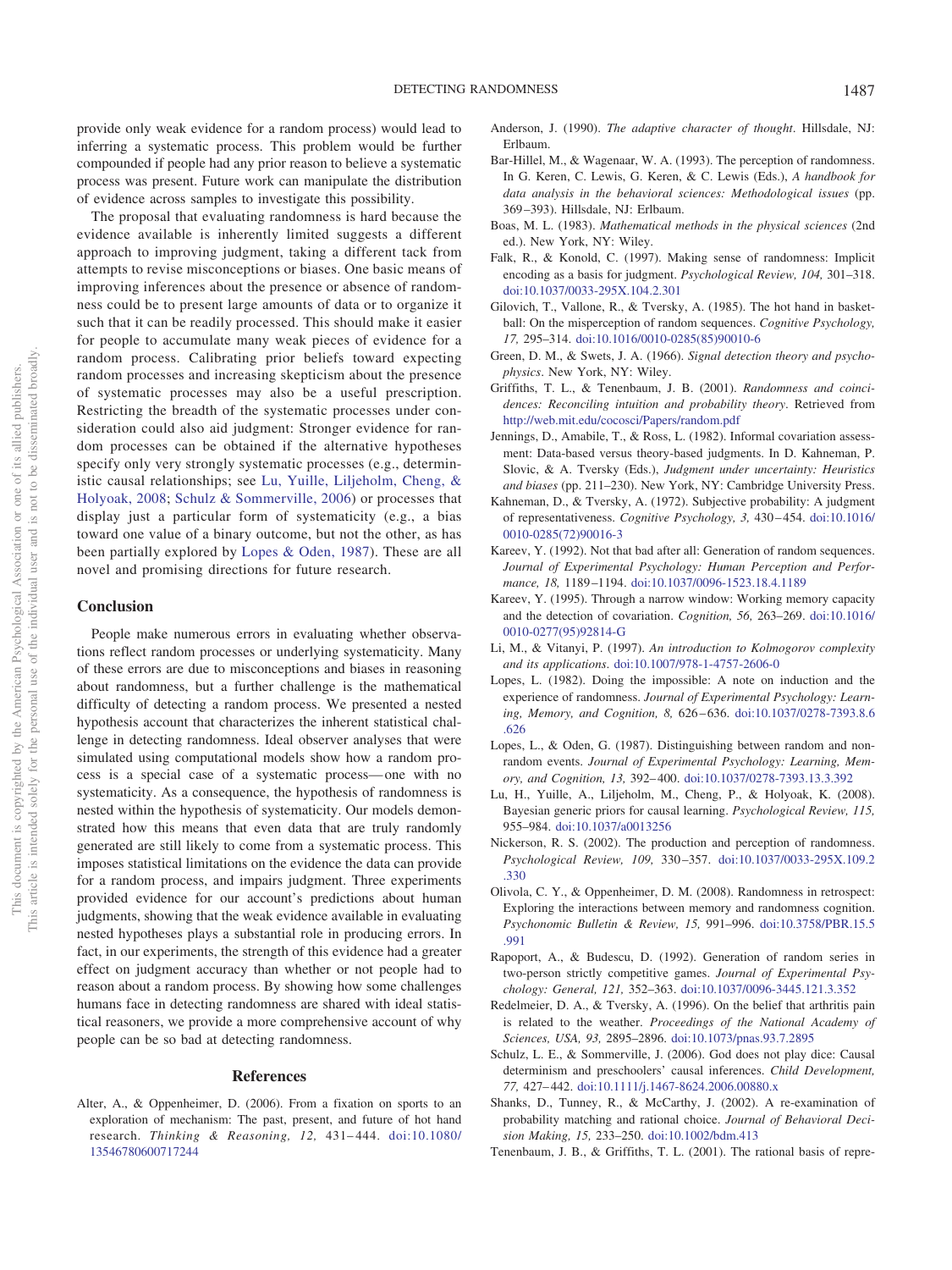sentativeness. In J. D. Moore & K. Stenning (Eds.), *Proceedings of the 23rd Annual Conference of the Cognitive Science Society* (pp. 1036 – 1041). Mahwah, NJ: Erlbaum.

- <span id="page-15-1"></span>Tune, G. S. (1964). A brief survey of variables that influence random generation. *Perceptual and Motor Skills, 18,* 705–710. [doi:10.2466/pms](http://dx.doi.org/10.2466/pms.1964.18.3.705) [.1964.18.3.705](http://dx.doi.org/10.2466/pms.1964.18.3.705)
- <span id="page-15-2"></span>Vulkan, N. (2000). An economist's perspective on probability matching. *Journal of Economic Surveys, 14,* 101–118. [doi:10.1111/1467-6419](http://dx.doi.org/10.1111/1467-6419.00106) [.00106](http://dx.doi.org/10.1111/1467-6419.00106)
- <span id="page-15-0"></span>Wagenaar, W. (1972). Generation of random sequences by human subjects: A critical survey of literature. *Psychological Bulletin, 77,* 65–72. [doi:](http://dx.doi.org/10.1037/h0032060) [10.1037/h0032060](http://dx.doi.org/10.1037/h0032060)

# **Appendix A**

### **Models Used in Comparing Nested and Non-Nested Processes**

### **Uniform Model of Randomness Judgment**

The number of outcomes (e.g., heads or repetitions) in a given sequence follows a binomial distribution that depends on *n*, the number of potential outcomes, and the probability of an outcome, *p.* The nested hypotheses for a typical randomness judgment are  $h_0: p_1 = 0.5$  and  $h_1: p_2 \sim$  Uniform(0, 1). If *k* is the number of times the outcome occurs in a sequence, the log likelihood ratio is

$$
\log \frac{P(d|h_1)}{P(d|h_0)} = \log \bigg(\frac{\text{Beta}(k+1, n-k+1)}{(p_1)^n}\bigg),
$$

where the beta function is Beta $(x,y) = \int_0^1 t^{x-1}(1-t)^{y-1}dt$  [\(Boas,](#page-14-22) [1983\)](#page-14-22).

 $P(d | h_0)$  is simply the likelihood of the sequence *d* with *k* heads under a binomial distribution, being  $(p_1)^k (1 - p_1)^{n-k}$ .  $P(d | h_1)$  uses the likelihood under a binomial, but must integrate this likelihood over the uniform distribution on  $p_2$ , and so is derived as follows:

$$
P(d|h_1) = \int_0^1 (p_2)^k (1 - p_2)^{n-k} dp_2
$$
  
= Beta(k + 1, n - k + 1)

by the definition of the beta function.

These derivations were also used to model the judgment in Experiment 1 about whether a coin had  $P(\text{heads}) = 0.4$  as opposed to some other bias.

#### **Non-Nested Judgments About Point Processes**

Representing *P*(outcome) as *p*, judgments about the direction of systematic bias (heads vs. tails, repetition vs. alternation) can

represented as the non-nested hypotheses  $h_0: p_1 = 0.3$  and  $h_1: p_2 =$ 0.7. The LLR is

$$
\log \frac{P(d|h_1)}{P(d|h_0)} = \log \frac{(p_2)^k (1-p_2)^{n-k}}{(p_1)^k (1-p_1)^{n-k}}.
$$

This derivation was also used to model judgments in Experiment 2 about whether *P*(heads) was 0.5 versus 0.8, or 0.4 versus 0.7.

# **Non-Nested Judgments About Processes Over an Interval**

Judgments about the direction of systematic bias can also be represented as the non-nested hypotheses  $h_0$ :  $p \sim$  Uniform(0, 0.5) and  $h_1$ :  $p \sim$  Uniform(0.5, 1). The LLR can be derived similarly to that for the uniform distribution from 0 to 1, and is

$$
\log \frac{P(d|h_1)}{P(d|h_0)}
$$
  
= 
$$
\log \frac{\text{Beta}(k+1, n-k+1) - \text{Beta}_{0.5}(k+1, n-k+1)}{\text{Beta}_{0.5}(k+1, n-k+1)},
$$

where  $Beta_{0.5}$  is defined as

$$
Beta_{0.5}(x, y) = \int_0^{0.5} t^{x-1} (1-t)^{y-1} dt
$$

and is the incomplete beta function evaluated at 0.5.

(*Appendices continue*)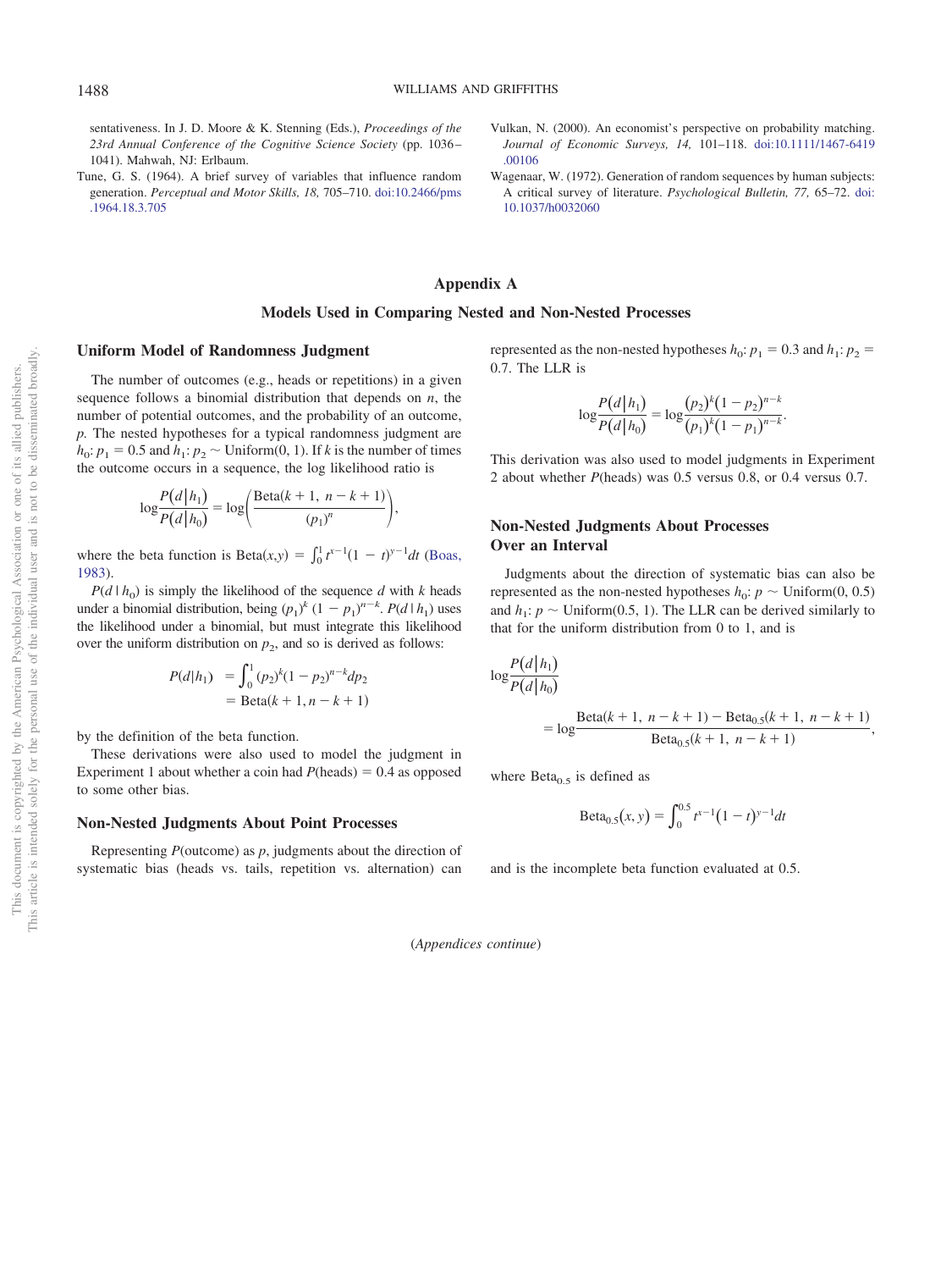### **Biased Model of Randomness Judgment**

Let  $p$  represent  $P$ (repetition). The alternation bias was captured through changing model assumptions about the distribution of systematic processes. The uniform distribution over *p* in the uniform model was replaced by the more general beta distribution. The beta distribution is defined by two parameters,  $\alpha$  and  $\beta$ , with  $P(p) \propto (1 - p)^{\alpha - 1} p^{\beta - 1}$ . These parameters have a natural interpretation as representing expectations based on prior experience:  $\alpha$ can be interpreted as the number of prior observations of alternations and  $\beta$  as the number of prior observations of repetitions. For example, when  $\alpha$  and  $\beta$  are both 1,  $p \sim \text{Beta}(1, 1)$  is identical to the uniform distribution assumed in the uniform model, reflecting maximal uncertainty about which processes are likely.

When  $\beta$  is greater than  $\alpha$ , the model is biased to expect that systematic processes are more likely to be repetitions than alternations ( $p > .5$  are more likely), while the reverse is true when  $\alpha$ is greater than  $\beta$ . The alternation bias can therefore be modeled by a beta distribution with  $\beta$  larger than  $\alpha$ : Repetitions will be more diagnostic of systematic processes and alternations thus more diagnostic of a random process. Appendix C explains how these parameters were fit to the alternation bias in human data in order to carry out Experiments 3A and 3B.

The nested hypotheses were represented as  $h_0$ :  $p = .5$  and  $h_1$ : *p*  $\sim$  Beta( $\alpha$ ,  $\beta$ ). The LLR is

$$
\log \frac{P(d|h_1)}{P(d|h_0)} = \log \frac{\frac{\text{Beta}(\alpha+k, \beta+n-k)}{\text{Beta}(\alpha, \beta)}}{(0.5)^n}.
$$

Using the beta probability distribution over  $p$ , the numerator was derived by

$$
P(d|h_1) = \int_0^1 \left( \frac{p\alpha - 1(1-p)^{\beta - 1}}{p\alpha - 1} \right) dp
$$
  
= 
$$
\int_0^1 \frac{(p)^{\alpha + k - 1}(1-p)^{\beta + n - k - 1} dp}{\text{Beta}(\alpha, \beta)}
$$
  
= 
$$
\frac{\text{Beta}(\alpha + k, \beta + n - k)}{\text{Beta}(\alpha, \beta)},
$$

which is a generalization of the derivation for a uniform prior.

# **Appendix B**

### **Construction of Receiver Operating Characteristic (ROC) Curves**

The exact procedure for constructing the ROC curves was as follows. Examining the distribution of log likelihood ratios (LLRs) in [Figure 1c,](#page-2-0) a decision-maker needs to use the LLR of a data set to arrive at a decision about whether the data were generated by a random or systematic process. For example, one approach would be to use zero as a threshold and judge any data set with a positive LLR as being systematically generated and any data set with a negative LLR as being randomly generated. This strategy is equivalent to applying Bayes's rule, as in Equation 1, and choosing the hypothesis with highest posterior probability, assuming the prior probabilities of the two processes are equal. This strategy would lead the decision-maker to correctly classify those systematically generated data sets with positive LLRs (termed a *hit*) but incorrectly classify those randomly generated data sets that happen to have positive LLRs (termed a *false alarm*). Comparing the *proportion* of correct identifications of structure (the hit rate) to the proportion of inaccurate inferences of structure from randomly generated data (the false alarm rate) indicates how good discrimination of random and systematic processes is. Each point on the ROC curve is a plot of the hit rate against the false alarm rate for one threshold on the LLR (in this case the thresholds range from  $-20$  to  $+20$ ), giving a broad picture of the ability to make accurate judgments about which process underlies observed data.

(*Appendices continue*)